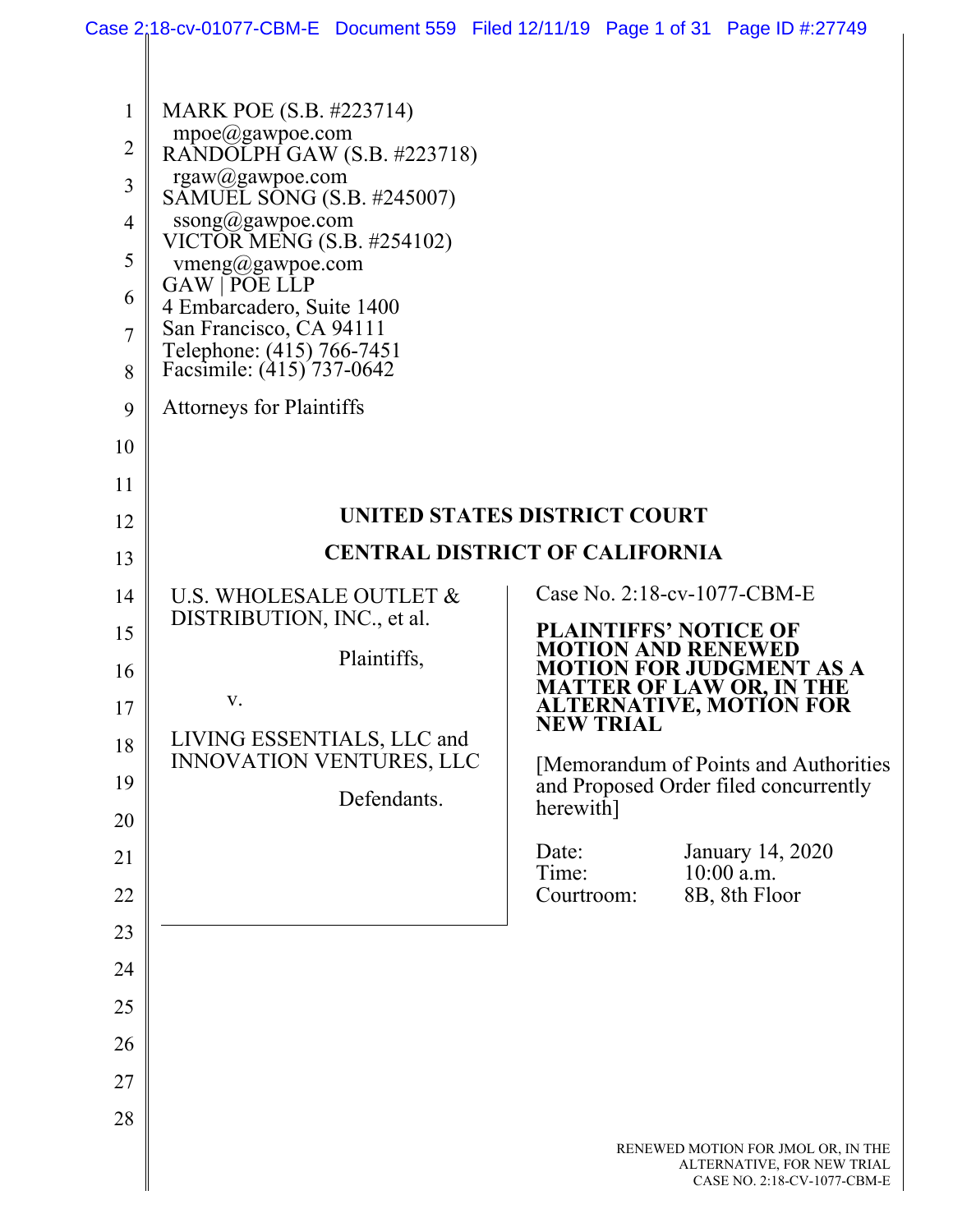|                     |                | Case 2:18-cv-01077-CBM-E Document 559 Filed 12/11/19 Page 2 of 31 Page ID #:27750                        |
|---------------------|----------------|----------------------------------------------------------------------------------------------------------|
| $\mathbf{1}$        |                | <b>TABLE OF CONTENTS</b>                                                                                 |
| $\overline{2}$<br>3 |                |                                                                                                          |
| 4                   |                |                                                                                                          |
| 5                   | L.             |                                                                                                          |
| 6                   | II.            | PLAINTIFFS ARE ENTITLED TO JMOL AS TO LIVING ESSENTIALS'                                                 |
| 7<br>8              | A.             |                                                                                                          |
| 9                   | <b>B.</b>      |                                                                                                          |
| 10<br>11            | $\mathbf{C}$ . |                                                                                                          |
| 12                  |                | 1.                                                                                                       |
| 13<br>14            |                | 2.                                                                                                       |
| 15                  |                | The Evidence Presented At Trial Establishes That Plaintiffs<br>3.                                        |
| 16                  |                | III. PLAINTIFFS ARE ENTITLED TO A NEW TRIAL  14                                                          |
| 17                  | A.             | The Verdict Is Contrary to The Clear Weight of The Evidence  14                                          |
| 18                  | <b>B.</b>      |                                                                                                          |
| 19                  |                | Giving the functional discounts instruction was reversible error15<br>1.                                 |
| 20<br>21            |                | 2.                                                                                                       |
| 22                  | C.             |                                                                                                          |
| 23                  |                |                                                                                                          |
| 24                  |                |                                                                                                          |
| 25                  |                |                                                                                                          |
| 26                  |                |                                                                                                          |
| 27                  |                |                                                                                                          |
| 28                  |                |                                                                                                          |
|                     |                | RENEWED MOTION FOR JMOL OR, IN THE<br>$-i-$<br>ALTERNATIVE, FOR NEW TRIAL<br>CASE NO. 2:18-CV-1077-CBM-E |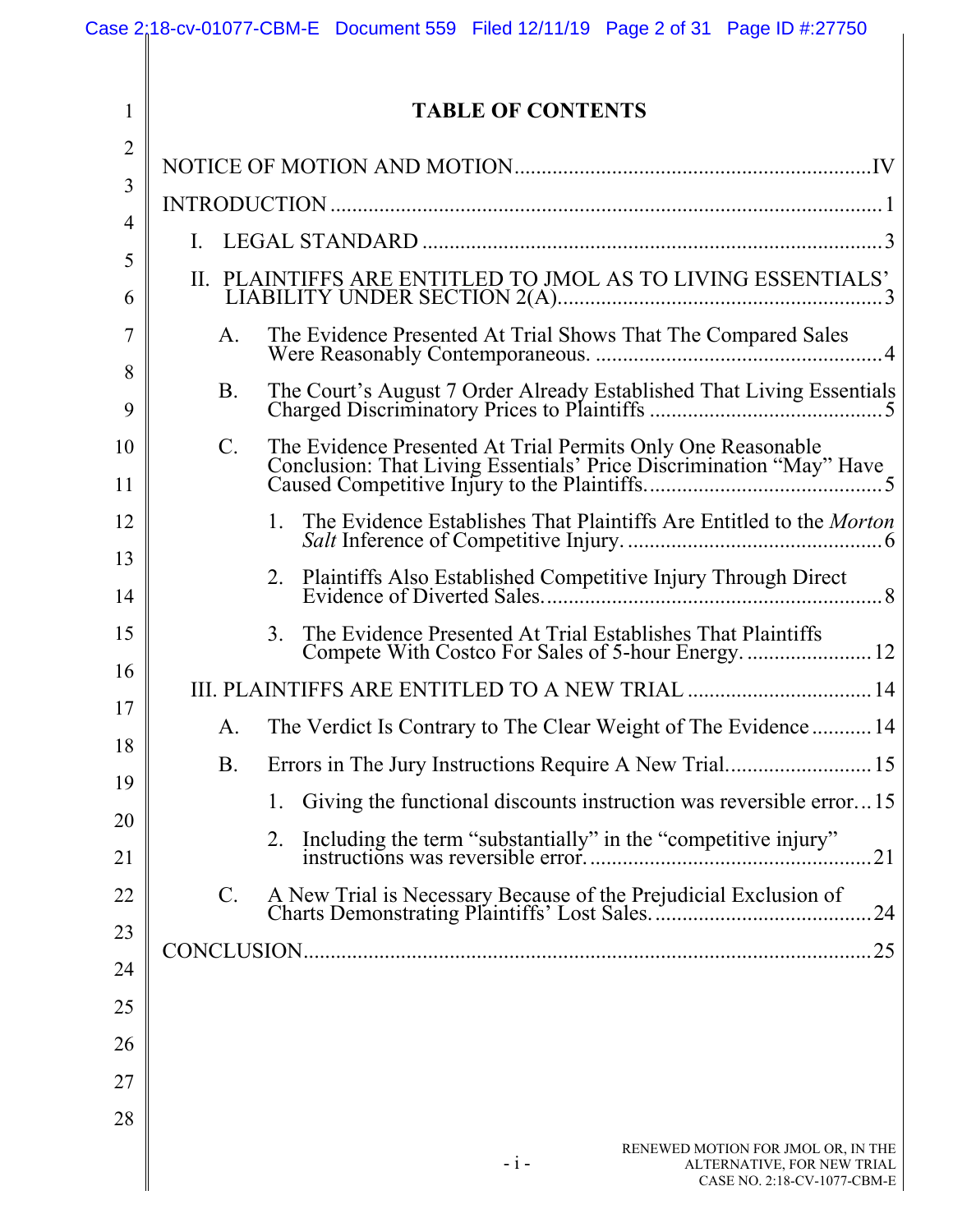1

|  | <b>TABLE OF AUTHORITIES</b> |
|--|-----------------------------|
|  |                             |

| $\overline{2}$ | Page(s)                                                       |
|----------------|---------------------------------------------------------------|
| 3              | <b>Cases</b>                                                  |
| $\overline{4}$ |                                                               |
| 5              | A.A. Poultry Farms, Inc. v. Rose Acre Farms, Inc.,            |
| 6              | ABC Distrib., Inc. v. Living Essentials, LLC,                 |
| $\overline{7}$ |                                                               |
| 8              | Chroma Lighting v. GTE Products Corp.,                        |
| 9              |                                                               |
| 10             | Dorn v. Burlington N. Santa Fe R.R. Co.,                      |
| 11             |                                                               |
| 12             | Experience Hendrix L.L.C. v. Hendrixlicensing.com Ltd,        |
| 13             |                                                               |
| 14             | F.T.C. v. Morton Salt Co.,                                    |
| 15             |                                                               |
| 16             | Falls City Indus., Inc. v. Vanco Beverage, Inc.,              |
| 17             |                                                               |
| 18             | Galdamez v. Potter,                                           |
| 19             |                                                               |
| 20             | George Haug Co. v. Rolls Royce Motor Cars Inc.,               |
| 21             |                                                               |
|                | Hasbrouck v. Texaco, Inc.,                                    |
| 22             |                                                               |
| 23             | IP Glob. Investments Am., Inc. v. Body Glove IP Holdings, LP, |
| 24             |                                                               |
| 25             | J. Truett Payne Co. v. Chrysler Motors Corp.,                 |
| 26             |                                                               |
| 27             | Jazzabi v. Allstate Ins. Co.,                                 |
|                |                                                               |
| 28             | RENEWED MOTION FOR JMOL OR, IN THE                            |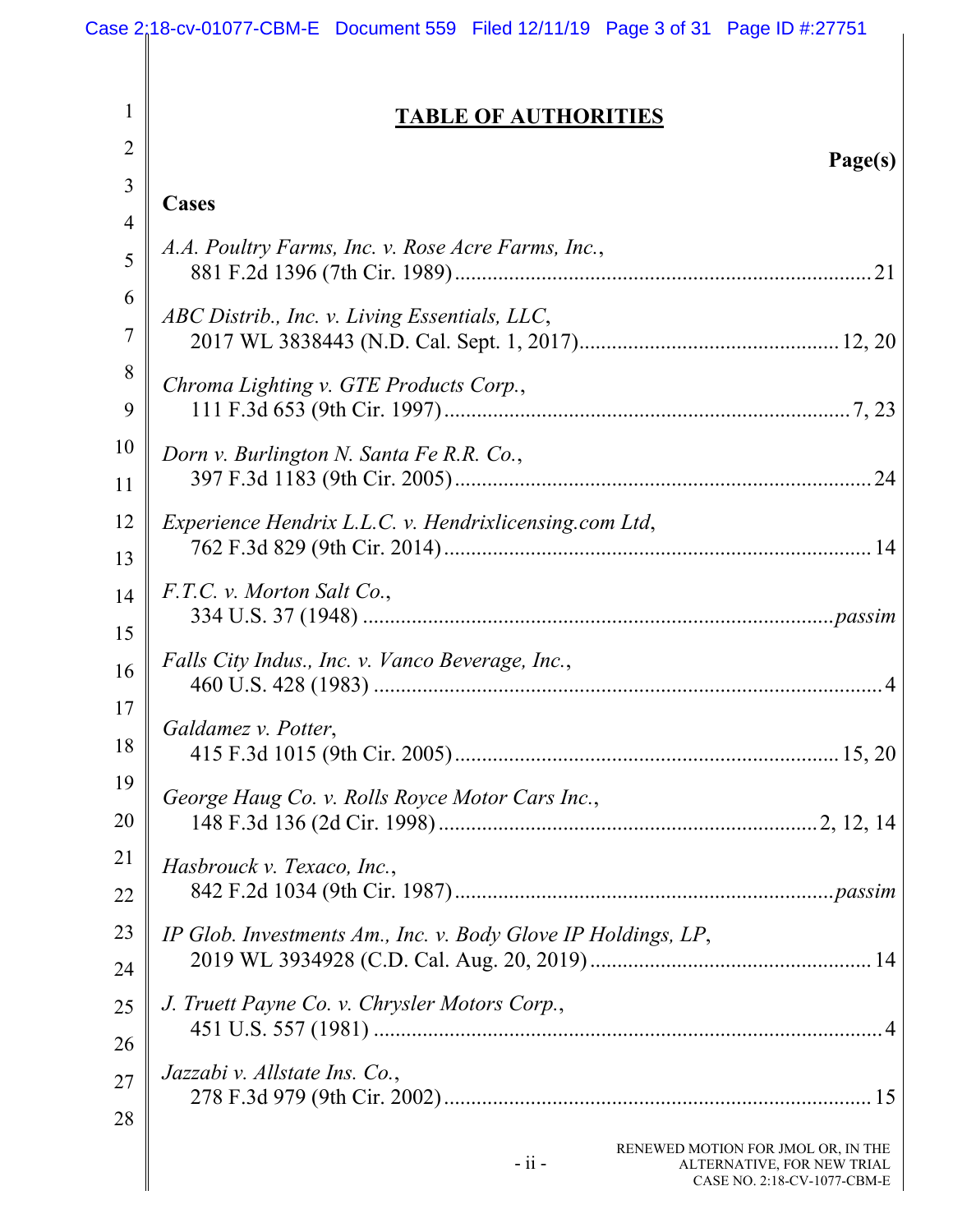#### 1 2 3 4 5 6 7 8 9 10 11 12 13 14 15 16 17 18 19 20 21 22 23 24 25 26 27 28 RENEWED MOTION FOR JMOL OR, IN THE *Murphy v. City of Long Beach* 914 F. 2d 183 (9th Cir. 1990) .............................................................................. 14 *Obrey v. Johnson*, 400 F.3d 691 (9th Cir. 2005) ............................................................................... 23 *Quiksilver, Inc. v. Kymsta Corp.*, 466 F.3d 749 (9th Cir. 2006) ............................................................................. 1, 3 *Reeder-Simco GMC, Inc. v. Volvo GM Heavy Truck Corp.*, 374 F.3d 701 (8th Cir. 2004) ................................................................................. 4 *Reeves v. Sanderson Plumbing Prods., Inc.*, 530 U.S. 133 (2000) .............................................................................................. 3 *Ruvalcaba v. City of Los Angeles*, 64 F.3d 1323 (9th Cir. 1995) ............................................................................... 24 *Silver Sage Partners, Ltd. v. City of Desert Hot Springs*, 251 F.3d 814 (9th Cir. 2001) ................................................................................. 3 *St. Alphonsus Med. Ctr.-Nampa Inc. v. St. Luke's Health Sys., Ltd.*, 778 F.3d 775 (9th Cir. 2015) ............................................................................... 22 *United States v. Rizk*, 660 F.3d 1125 (9th Cir. 2011) ....................................................................... 24, 25 *Volvo Trucks N. Am., Inc. v. Reeder-Simco GMC, Inc.*, 546 U.S. 164 (2006) .............................................................................. 1, 6, 12, 22 *Watson v. City of San Jose*, 800 F.3d 1135 (9th Cir. 2015) ............................................................................. 15 **Statutes**  15 U.S.C. § 13(a) .................................................................................................. 4, 21 Case 2:18-cv-01077-CBM-E Document 559 Filed 12/11/19 Page 4 of 31 Page ID #:27752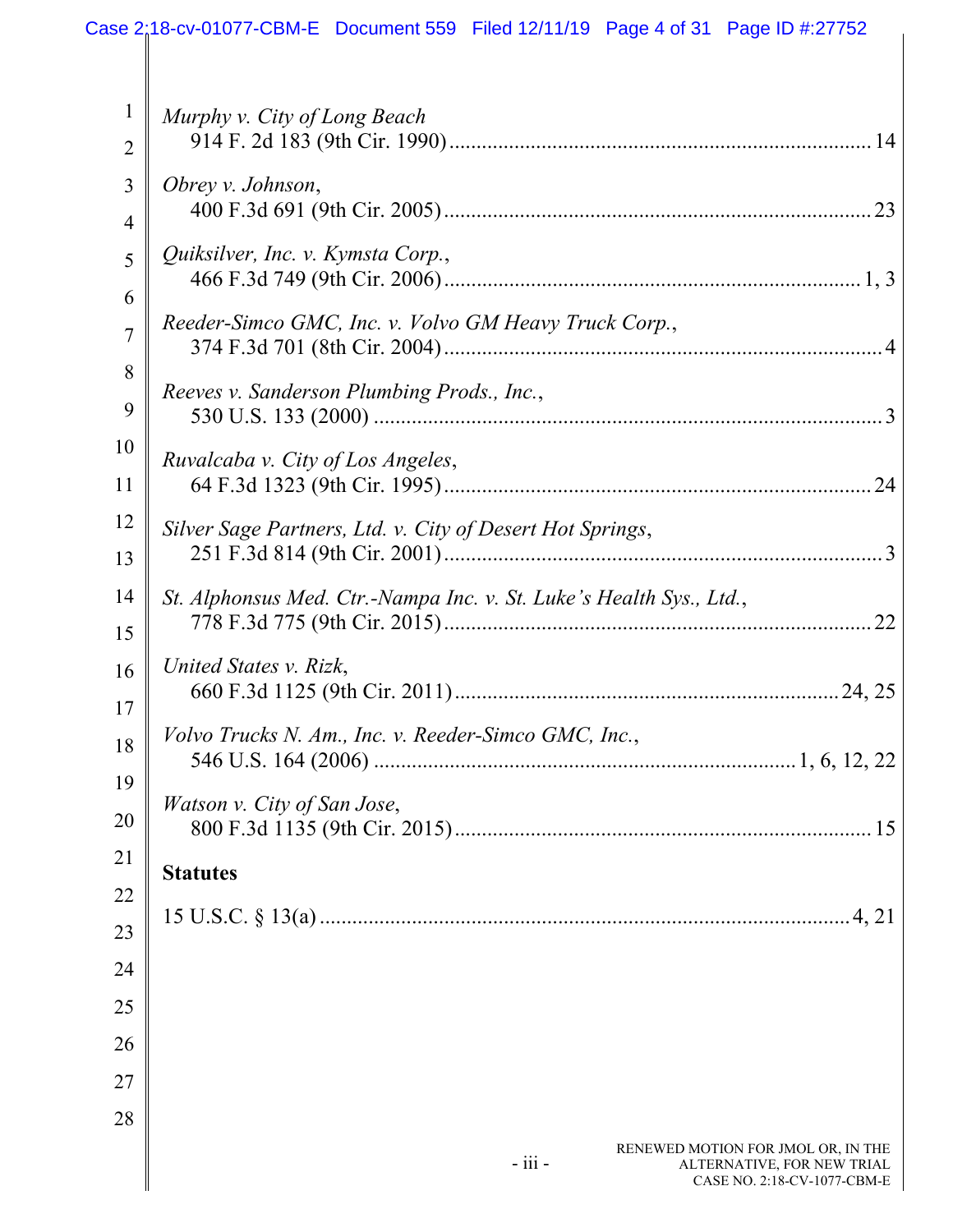#### 1 2 3 4 5 6 7 8 9 10 11 12 13 14 15 16 17 18 19 20 21 22 23 24 25 26 27 **NOTICE OF MOTION AND MOTION TO DEFENDANTS AND THEIR COUNSEL OF RECORD:**  PLEASE TAKE NOTICE THAT on January 14, 2020, at 10:00 a.m., in the courtroom of the Honorable Consuelo B. Marshall, located at Courtroom 8B of the Central District of California courthouse, 350 W. 1st Street, Los Angeles, California, 90012, plaintiffs U.S. Wholesale Outlet & Distribution, Inc., Trepco Imports & Distribution, Ltd.; YnY International, Inc.; Eashou, Inc. (d/b/a San Diego Cash & Carry); California Wholesale; Sanoor, Inc. (d/b/a L.A. Top Distributor); and L.A. International Corporation (collectively, "Plaintiffs") will and hereby do move the Court for an order of Judgment as a Matter of Law ("JMOL") pursuant to Federal Rule of Civil Procedure 50(b) or, in the alternative, a new trial pursuant to Rule 59(a). Plaintiffs request JMOL on the grounds that the evidence presented at trial "permits only one reasonable conclusion"—that Living Essentials *is* liable under Section 2(a) of the Robinson-Patman Act. Upon entering JMOL, a new trial is needed only to determine the damages suffered by Plaintiffs as a result of Living Essentials' violation. Alternatively, Plaintiffs seek a new trial under Rule 59(a) on the grounds that (1) the jury's verdict is contrary to the clear weight of the evidence; (2) it was prejudicial error to instruct the jury on "functional discounts" (ECF No. 498 at 20 (Instruction No. 19)) and to include the terms "substantial" and "substantially" in instructions concerning the "competitive injury" element of the Section 2(a) claim (ECF No. 498 at 14, 18, 19 (Instruction Nos. 13, 17, 18)); and (3) it was erroneous for the Court to exclude Dr. McDuff's charts showing Plaintiffs' decline in sales. This motion is based upon the following memorandum, the accompanying declarations and exhibits, the papers and pleadings on file with the Court, and such other argument and materials as may be presented before the Court takes this

28

motion under submission.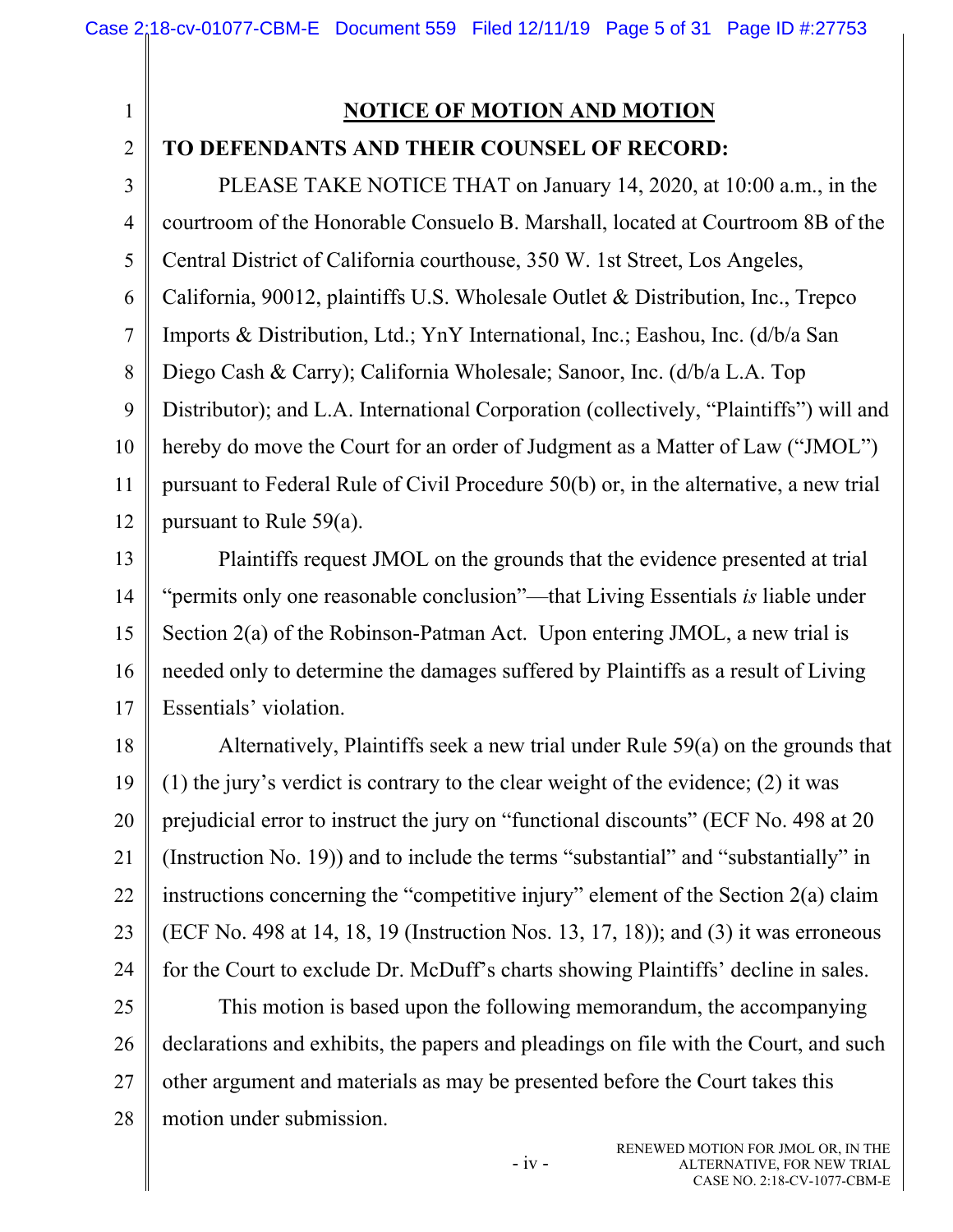# Case 2:18-cv-01077-CBM-E Document 559 Filed 12/11/19 Page 6 of 31 Page ID #:27754

|                |                                          | This motion is made following the conference of counsel pursuant to L.R. 7-                                |
|----------------|------------------------------------------|------------------------------------------------------------------------------------------------------------|
| $\mathbf{1}$   |                                          |                                                                                                            |
| $\overline{2}$ | 3, which took place on December 3, 2019. |                                                                                                            |
| $\mathfrak{Z}$ |                                          |                                                                                                            |
| $\overline{4}$ | Dated: December 11, 2019                 | GAW   POE LLP                                                                                              |
| 5              |                                          | By: MAM                                                                                                    |
| 6              |                                          | Mark Poe                                                                                                   |
| 7              |                                          | Attorneys for Plaintiffs                                                                                   |
| 8              |                                          |                                                                                                            |
| 9              |                                          |                                                                                                            |
| 10             |                                          |                                                                                                            |
| 11             |                                          |                                                                                                            |
| 12             |                                          |                                                                                                            |
| 13             |                                          |                                                                                                            |
| 14             |                                          |                                                                                                            |
| 15             |                                          |                                                                                                            |
| 16             |                                          |                                                                                                            |
| 17             |                                          |                                                                                                            |
| 18             |                                          |                                                                                                            |
| 19             |                                          |                                                                                                            |
| 20             |                                          |                                                                                                            |
| 21             |                                          |                                                                                                            |
| 22             |                                          |                                                                                                            |
| 23             |                                          |                                                                                                            |
| 24             |                                          |                                                                                                            |
| 25             |                                          |                                                                                                            |
| 26             |                                          |                                                                                                            |
| 27             |                                          |                                                                                                            |
| 28             |                                          |                                                                                                            |
|                |                                          | RENEWED MOTION FOR JMOL OR, IN THE<br>ALTERNATIVE, FOR NEW TRIAL<br>$- V -$<br>CASE NO. 2:18-CV-1077-CBM-E |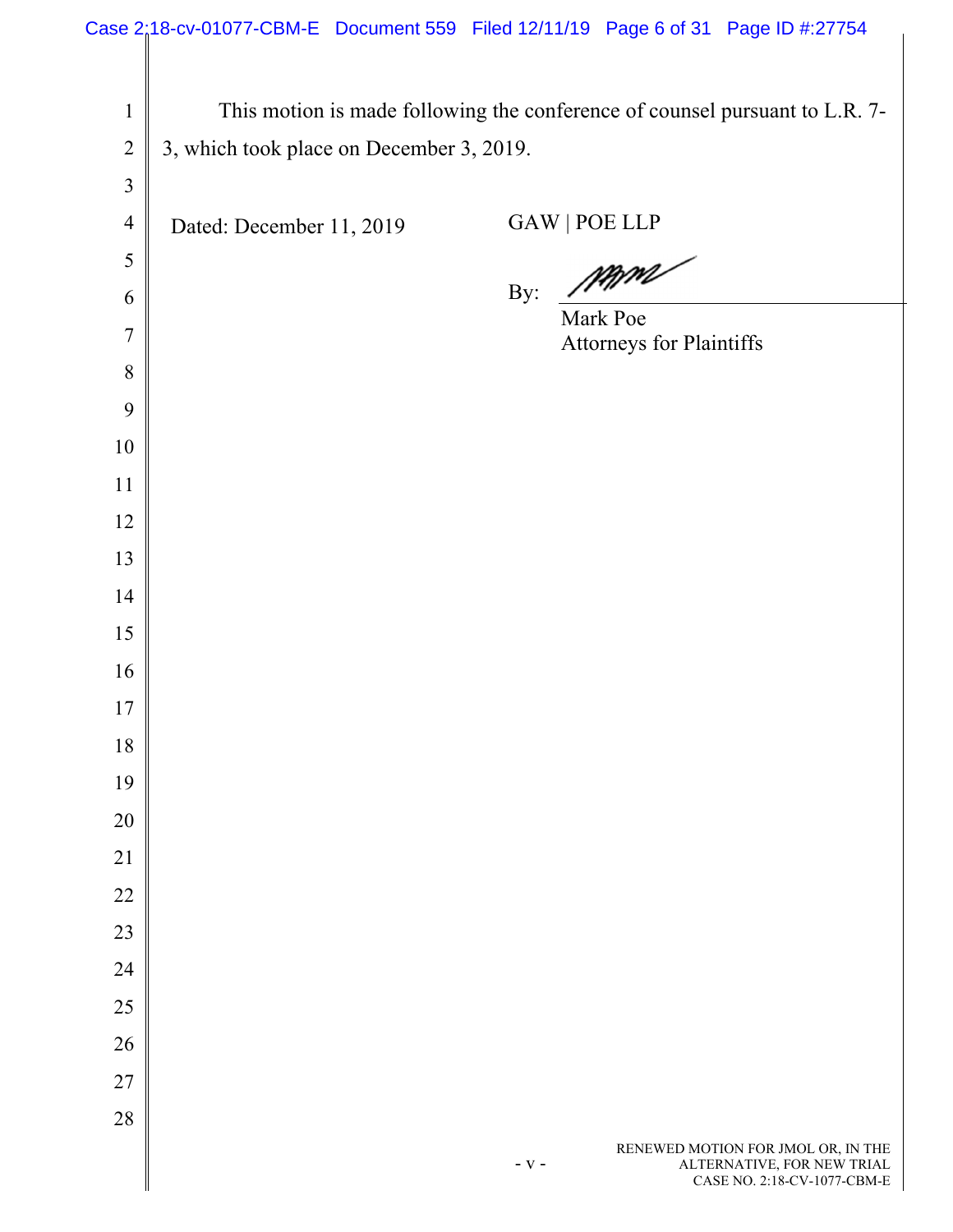1

### **INTRODUCTION**

2 3 4 5 6 The Court should grant JMOL for Plaintiffs because the evidence presented at trial "permits a reasonable jury to reach only one conclusion," *Quiksilver, Inc. v. Kymsta Corp.*, 466 F.3d 749, 755 (9th Cir. 2006)—that Plaintiffs have satisfied all elements to establish Living Essentials' liability for unlawful price discrimination under Section 2(a) of the RPA.

7 8 9 10 The first element—the "[s]ales being compared were made by LE at about the same time," (ECF No. 498 at 14 (Instruction No. 13))—is established by Living Essentials' transactional-level spreadsheets showing that it sold 5-hour Energy to Costco, on the one hand, and to Plaintiffs, on the other, "at about the same time."

11 12 13 14 15 16 The Court has already found the second element satisfied—that "LE charged discriminatory… prices to different purchasers." (*Id.*) Two months before trial, the Court determined that "there can be no dispute that Costco was offered a lower price by Defendants than the price offered to Plaintiffs," and held as a matter of law that "Defendants discriminated against Plaintiffs in favor of Costco based on price." (Order re Motions for Summary Judgment (ECF No. 289) at 4.)

17 18 19 20 21 22 23 The final "competitive injury" element to establish Living Essentials' liability is to show that "the effect of such discrimination may be . . . to injure, destroy, or prevent competition to the advantage of a favored purchaser." *Volvo Trucks N. Am., Inc. v. Reeder-Simco GMC, Inc.*, 546 U.S. 164, 176-77 (2006). Plaintiffs presented *unrefuted* evidence satisfying both alternative forms of proving "competitive injury": indirectly, through the *Morton Salt* inference, and directly, through evidence of diverted sales.

24 25 26 27 28 Per the Supreme Court, the "inference of competitive injury under *Morton Salt* arises from 'proof of a substantial price discrimination between competing purchasers over time.'" *Volvo*, 546 U.S. at 179. Plaintiffs presented *unrebutted* evidence through their expert Dr. DeForest McDuff, who calculated a *persistent 12- 23% net price favoritism to Costco throughout the entire relevant period*—more

- 1 -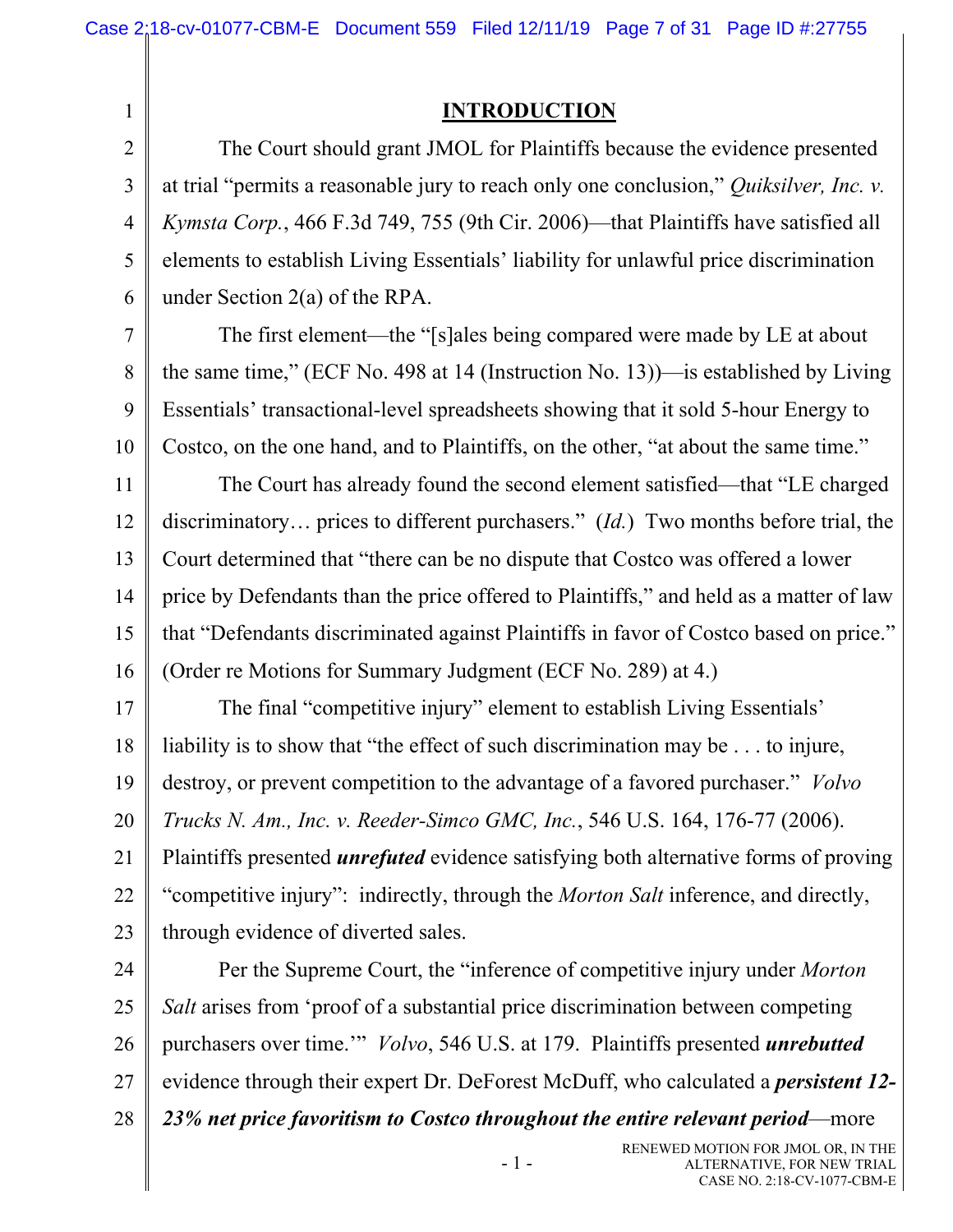1 2 3 than double the amount found sufficient to establish the inference in *Morton Salt*. Notably, Living Essentials failed to present any evidence refuting Plaintiffs' evidence on this issue, and will not identify any in its opposition brief.

4 5 6 7 8 9 10 11 12 13 14 The evidence was similarly one-sided as to diverted sales. Each Plaintiff testified that it lost sales of 5-hour Energy to Costco during Costco's IRC promotions, and a representative sampling of Plaintiffs' customers confirmed that they bought 5-hour Energy from Costco instead of Plaintiffs during the IRC promotions because of price. Living Essentials' broker Paramount Sales Group confirmed the same—that convenience store ("C-Store") wholesalers lost sales to Costco during the IRC promotions. Contemporaneous emails from Living Essentials' own employees further confirmed the diversion of sales of 5-hour Energy from Plaintiffs to Costco because of price. And Living Essentials' expert witness admitted that Plaintiffs lost sales to Costco. Again, Living Essentials will not be able to identify any refuting evidence.

15 16 17 18 19 20 Finally, unrefuted evidence established that Plaintiffs and Costco "were directly competing for resales among the same group of customers," *George Haug Co. v. Rolls Royce Motor Cars Inc.*, 148 F.3d 136, 141-42 (2d Cir. 1998) (citing *FTC v. Fred Meyer, Inc.*, 390 U.S. 341, 349 (1968)), targeting their sales of 5-hour Energy to the same C-Store retailers. For these reasons, the Court should set aside the verdict and grant JMOL.

21 22 23 24 25 26 27 28 Alternatively, a new trial is warranted because the clear weight of the evidence showed that Living Essentials is liable for unlawful price discrimination under Section 2(a). A new trial is independently warranted because Plaintiffs were substantially prejudiced (1) by errors in jury instructions—giving the "functional discounts" instruction when it is inapplicable as a matter of law, and including the term "substantially" in the instructions for the "competitive injury" element, and (2) by the critical evidentiary error of excluding charts illustrating Plaintiffs' sales declines compared to Costco's increases.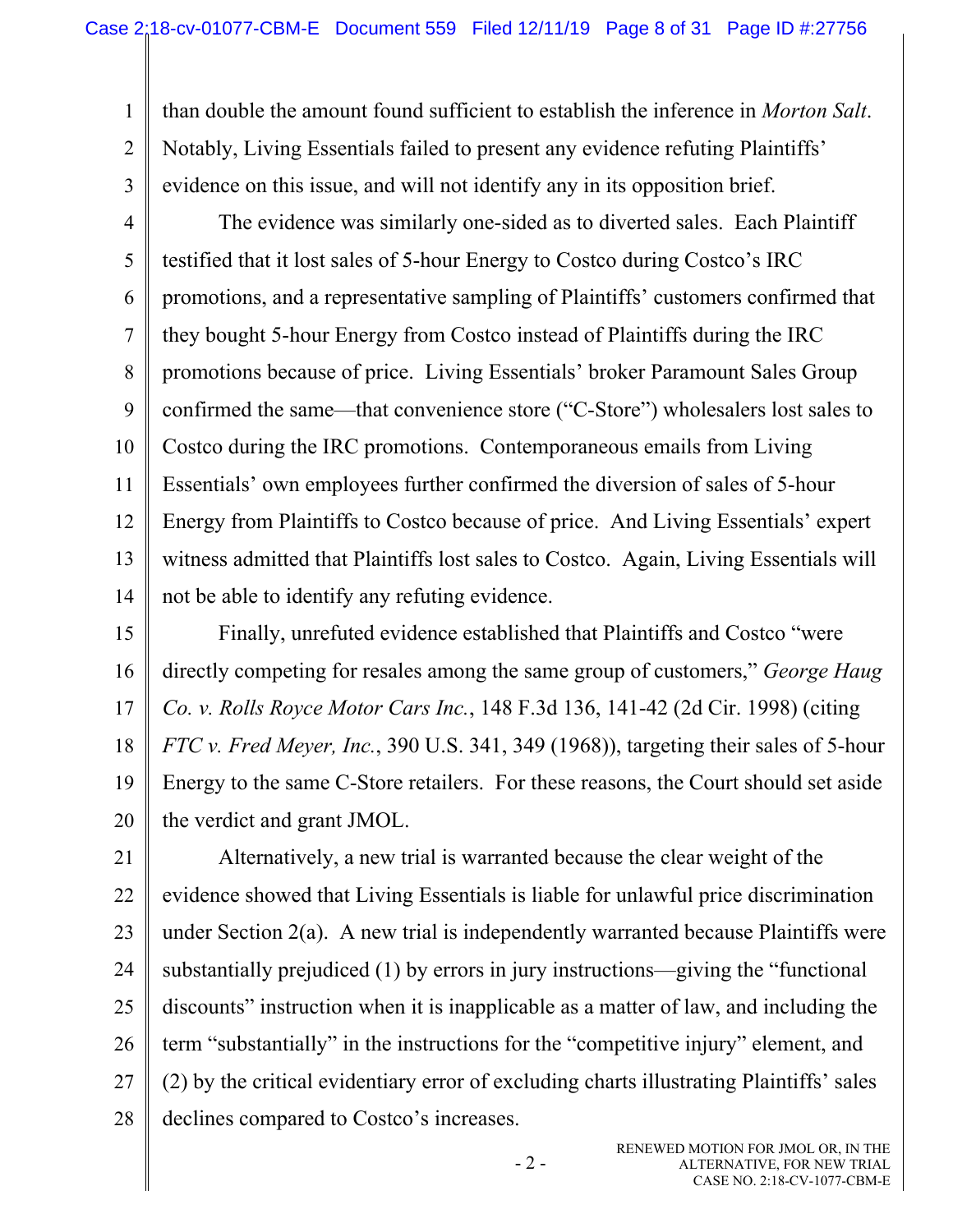2

1

7

## **I. LEGAL STANDARD**

3 4 5 6 "Judgment as a matter of law is proper when the evidence permits a reasonable jury to reach only one conclusion." *Quiksilver, Inc.*, 466 F.3d at 755. The trial court "must review the record taken as a whole," and must give credence to "evidence supporting the moving party that is uncontradicted and unimpeached." *Reeves v. Sanderson Plumbing Prods., Inc.*, 530 U.S. 133, 150 (2000) (citations omitted).

8 9 10 11 12 13 Under Rule 59, a court may grant a new trial on any issue. Fed. R. Civ. P. 59(a)(1)(A). "[E]ven if substantial evidence supports the jury's verdict, a trial court may grant a new trial if the verdict is contrary to the clear weight of the evidence, or is based upon evidence which is false, or to prevent, in the sound discretion of the trial court, a miscarriage of justice." *Silver Sage Partners, Ltd. v. City of Desert Hot Springs*, 251 F.3d 814, 819 (9th Cir. 2001) (citation omitted).

14 15

16

17

18

19

20

21

22

23

24

25

26

### **II. PLAINTIFFS ARE ENTITLED TO JMOL AS TO LIVING ESSENTIALS' LIABILITY UNDER SECTION 2(a).**

The Court previously held that, to establish Section 2(a) liability, "Plaintiffs must prove four elements (1) five-hour energy drinks were sold in interstate commerce, (2) the drinks were of like grade and quality, (3) Defendants' price discriminated between Plaintiffs and Costco, and (4) 'the effect of such discrimination may be to injure, destroy, or prevent competition to the advantage of a favored purchaser, *i.e.*, one who received the benefit of such discrimination.'" (ECF No. 289 at 3-4 (citing *Volvo*, 546 U.S. at 176).) Of the remaining elements that remained in dispute per Instruction No. 13, liability under Section 2(a) requires Plaintiffs to show that "(1) [the s]ales being compared were made by LE at about the same time; (2) LE charged discriminatory—that is, different—prices to different purchasers; [and] (3) [t]here is a reasonable possibility that the discriminatory pricing may substantially harm competition." (ECF No. 498 at 14.)

27 28

The Supreme Court has continuously described the RPA as a "prophylactic"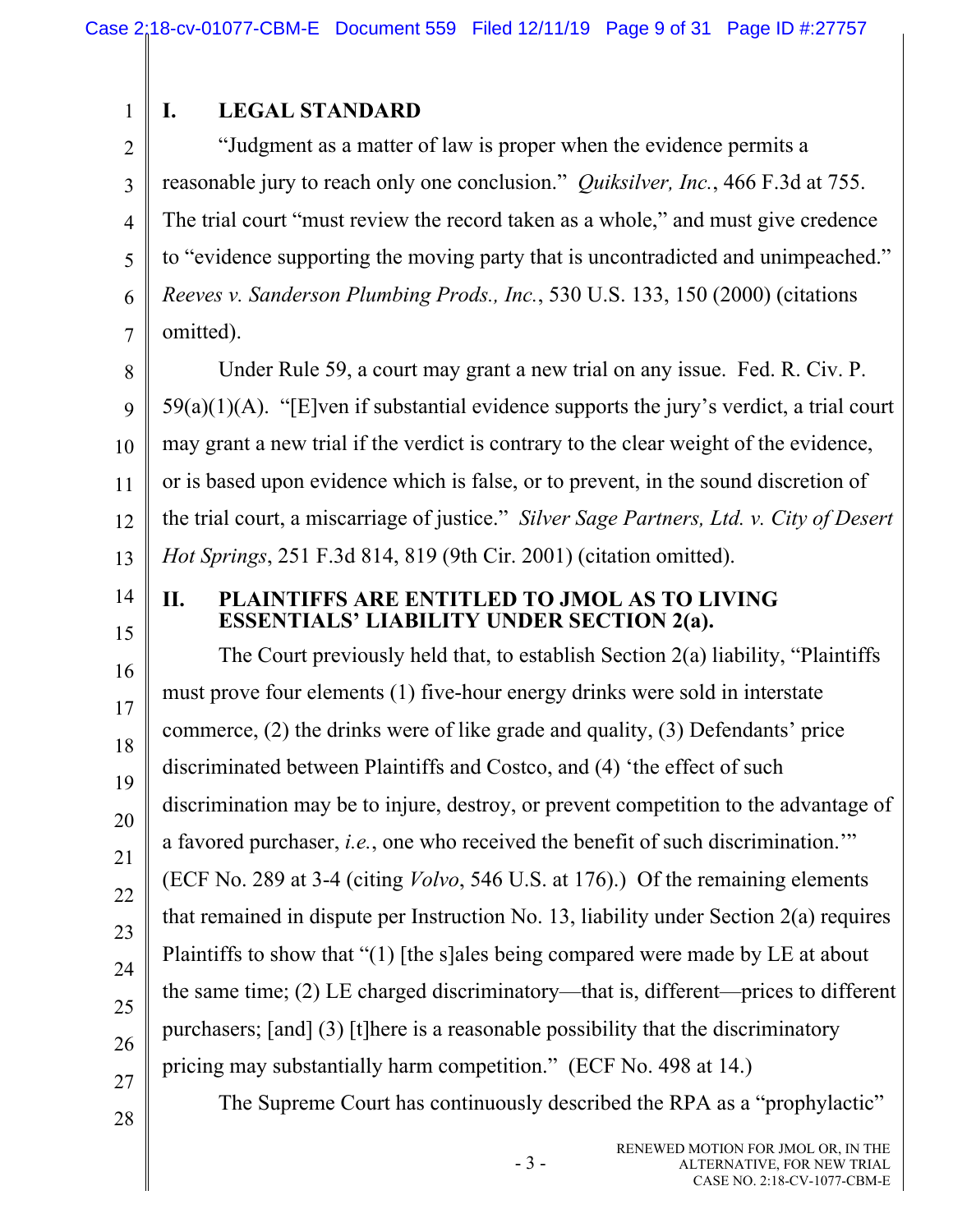1 2 3 4 5 6 7 8 9 10 11 12 13 14 15 16 17 18 19 20 21 22 23 24 25 26 27 28 - 4 - RENEWED MOTION FOR JMOL OR, IN THE ALTERNATIVE, FOR NEW TRIAL CASE NO. 2:18-CV-1077-CBM-E statute. *See*, *e.g.*, *Falls City Indus., Inc. v. Vanco Beverage, Inc.*, 460 U.S. 428, 435 (1983); *J. Truett Payne Co. v. Chrysler Motors Corp.*, 451 U.S. 557, 561 (1981). Thus, Section 2(a)'s prohibition is against price discrimination that "may" harm competition. 15 U.S.C.  $\S$  13(a). "[T]he statute does not require that the discriminations must in fact have harmed competition." *J. Truett Payne*, 451 U.S. at 562. Instead, "all that is required to establish illegal price discrimination is proof that competitive injury *may* result." *Hasbrouck v. Texaco, Inc.*, 842 F.2d 1034, 1042 (9th Cir. 1987) (emphasis in original). As shown below, Plaintiffs presented a mountain of evidence at trial "permit[ting] a reasonable jury to reach only one conclusion"—that Plaintiffs have satisfied all elements to establish Living Essentials' liability under Section 2(a). A new trial is needed only to determine Plaintiffs' entitlement to damages.<sup>1</sup> **A. The Evidence Presented At Trial Shows That The Compared Sales Were Reasonably Contemporaneous.**  While there must be two sales made by the same seller to at least two different purchasers at two different prices, "there is no requirement that the two sales be made at precisely the same time or place." *Reeder-Simco GMC, Inc. v. Volvo GM Heavy Truck Corp.*, 374 F.3d 701, 710-11 (8th Cir. 2004), *rev'd and remanded sub nom. Volvo*, 546 U.S. 164. The first element of section 2(a) liability is easily satisfied by spreadsheets Living Essentials produced in discovery evidencing its sales to Plaintiffs, on the <sup>1</sup> The Court's modification of the jury instructions regarding competitive injury was erroneous as described *infra*, but even so, the unrefuted evidence at trial establishes that, as a matter of law, Plaintiffs showed both through *Morton Salt* and by direct evidence of diverted sales there was a reasonable possibility that Living Essentials' discriminatory pricing may "substantially" harm competition.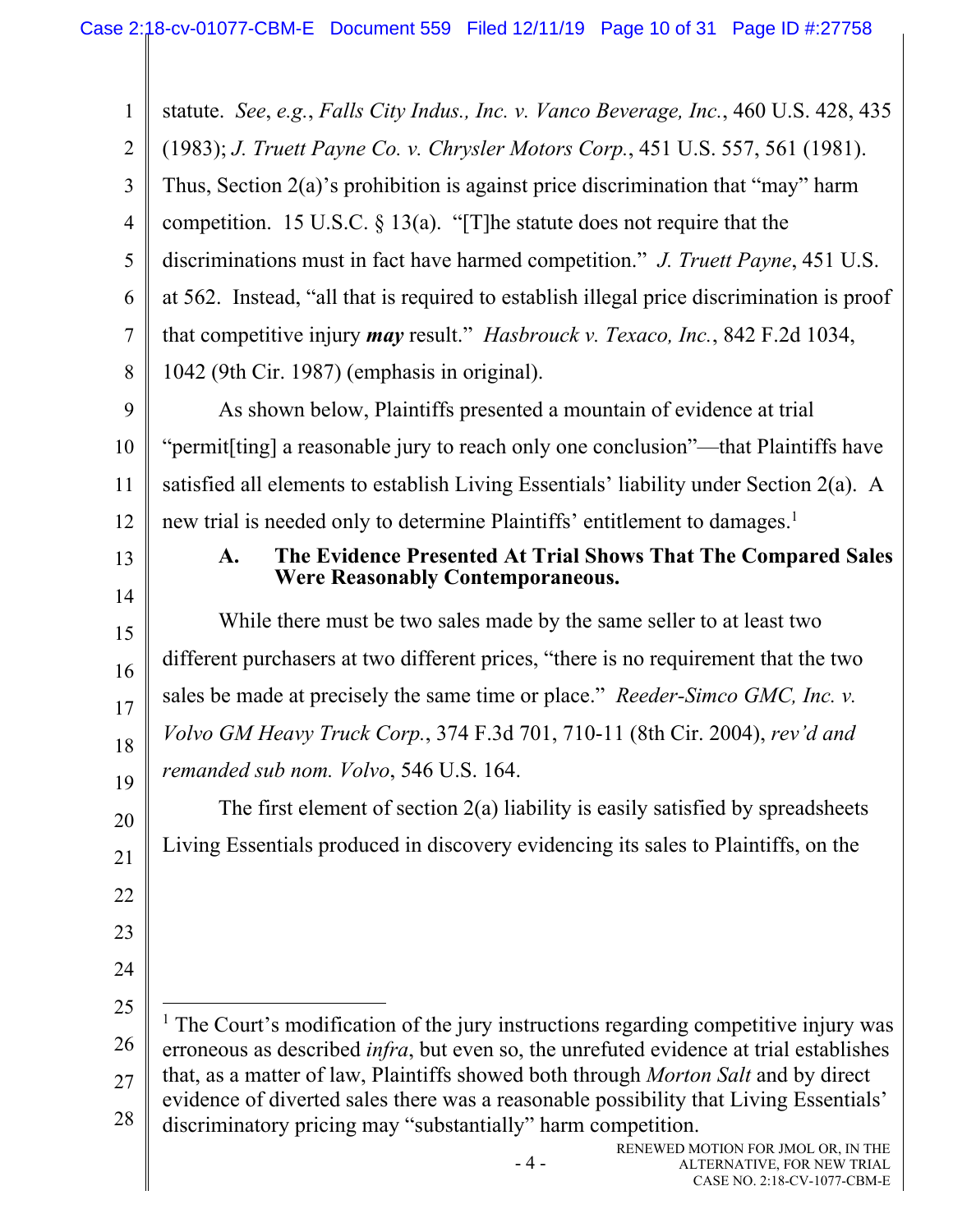| 1              | one hand, and its sales to Costco, on the other. (Cf. Poe Decl. Ex. <sup>2</sup> 125, Ex. 847 <sup>3</sup> .)                                                                                               |
|----------------|-------------------------------------------------------------------------------------------------------------------------------------------------------------------------------------------------------------|
| $\overline{2}$ | Exhibit 125 evidences each of Living Essentials' sales transactions to Costco                                                                                                                               |
| 3              | between January 2012 through September 2018 (id. Ex. 125; Ex. 9 (10/17 Tr.)                                                                                                                                 |
| $\overline{4}$ | 66:14-16), while Exhibit 847 evidences Living Essentials' sales transactions to each                                                                                                                        |
| 5              | of the seven individual Plaintiffs (id. Ex. 847). Comparing the transactions within                                                                                                                         |
| 6              | those exhibits establishes that the sales being compared "were made by [Living]                                                                                                                             |
| $\tau$         | Essentials] at about the same time." (Instruction No. 13 (ECF No. 498 at 14); Cf.                                                                                                                           |
| 8              | Ex. 125, Ex. 847.) Dr. McDuff also confirmed that Living Essentials' sales to                                                                                                                               |
| 9              | Plaintiffs and Costco were all taking place contemporaneously based upon his                                                                                                                                |
| 10             | review of its records. $(Ex. 7 (10/15 Tr.) 107:12-22.)$ Thus, the evidence "permits"                                                                                                                        |
| 11             | only one reasonable conclusion"—that Plaintiffs have satisfied the first element.                                                                                                                           |
| 12             | The Court's August 7 Order Already Established That Living<br><b>B.</b>                                                                                                                                     |
| 13             | <b>Essentials Charged Discriminatory Prices to Plaintiffs</b>                                                                                                                                               |
| 14             | The Court's August 7 order conclusively established as a matter of law the                                                                                                                                  |
| 15             | second element of Section 2(a) liability, as the Court held that "there can be no                                                                                                                           |
| 16             | dispute that Costco was offered a lower price by Defendants than the price offered                                                                                                                          |
| 17             | to Plaintiffs" and found that "Defendants discriminated against Plaintiffs in favor of                                                                                                                      |
| 18             | Costco based on price." (Order (ECF No. 289) at 4.) That is thus the only                                                                                                                                   |
| 19             | reasonable conclusion.                                                                                                                                                                                      |
| 20<br>21       | $\mathbf{C}$ .<br>The Evidence Presented At Trial Permits Only One Reasonable<br><b>Conclusion: That Living Essentials' Price Discrimination "May"</b><br>Have Caused Competitive Injury to the Plaintiffs. |
| 22             | The final element of "competitive injury" can be established either through                                                                                                                                 |
| 23             | direct evidence of "diversion of sales or profits," or through evidence that a                                                                                                                              |
| 24             |                                                                                                                                                                                                             |
| 25             | <sup>2</sup> All references to Exhibits will be to those attached to the Declaration of Mark Poe                                                                                                            |
|                | filed concurrently herewith.                                                                                                                                                                                |
| 26             | <sup>3</sup> Exhibits 125 and 847 were produced by Living Essentials and admitted at trial as<br>native Excel spreadsheets. For ease of review, Plaintiffs have submitted                                   |
| 27             | abbreviated (filtered) versions of the spreadsheets that show only transactions to                                                                                                                          |
| 28             | Costco and to the Plaintiffs. (Poe Decl. $\P$ 17, 39.)                                                                                                                                                      |
|                | RENEWED MOTION FOR JMOL OR, IN THE<br>$-5-$<br>ALTERNATIVE, FOR NEW TRIAL<br>CASE NO. 2:18-CV-1077-CBM-E                                                                                                    |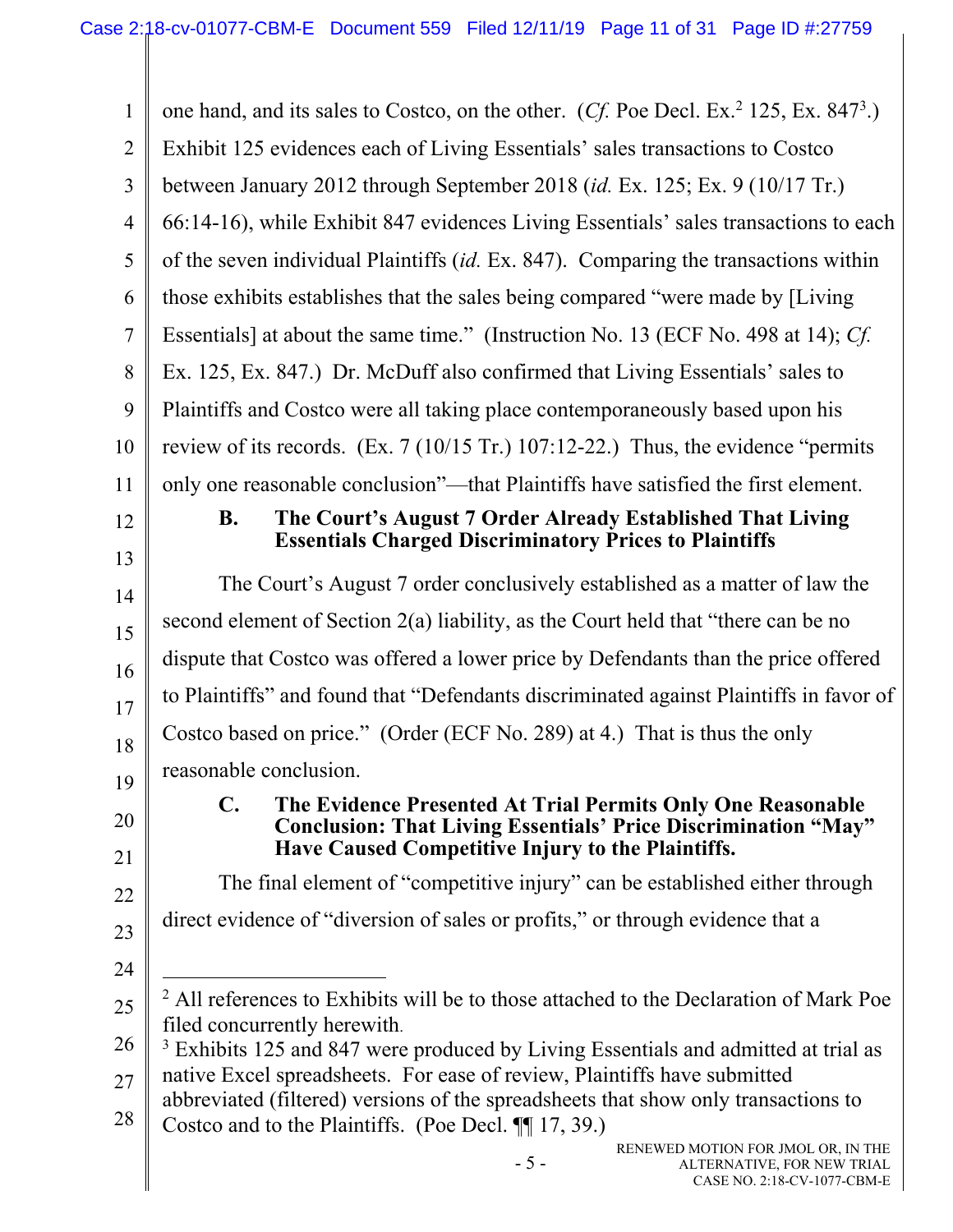1 2 3 4 "favored competitor received a significant price reduction over a substantial period of time [*i.e.*, the *Morton Salt* inference]." *Volvo*, 546 U.S. at 177 (citing *F.T.C. v. Morton Salt Co.*, 334 U.S. 37, 49-51 (1948). Plaintiffs satisfied both alternative forms of proving "competitive injury" as a matter of law.

- 5
- 6

### 1. The Evidence Establishes That Plaintiffs Are Entitled to the *Morton Salt* Inference of Competitive Injury.

7 8 9 10 11 12 13 The leading case of *FTC v. Morton Salt Co.* established the "self-evident" proposition that "competition may be adversely affected by a practice under which manufacturers and producers sell their goods to some customers substantially cheaper than they sell like goods to the competitors of those customers." 334 U.S. at 50. Per the Supreme Court, the "inference of competitive injury under *Morton Salt* arises from 'proof of a substantial price discrimination between competing purchasers over time.'" *Volvo*, 546 U.S. at 179.

14 15 16 17 18 19 20 21 22 23 24 25 26 27 28 Importantly, the Court has already found "as a matter of law that the instant rebates [Living Essentials paid to Costco] constitute price discrimination." (Order (ECF No. 289) at 9.) With the value of the IRCs included in calculating the net price Costco paid for 5-hour Energy, Plaintiffs' expert Dr. McDuff testified that *Costco received, throughout the entire limitations period, a persistent 12% to 23% "price advantage on a per-bottle basis" compared to the Plaintiffs*. (Ex.7 (10/15 Tr.) 122:22-123:9; *see* ECF No. 478-2 at 7). Specifically, Dr. McDuff calculated Costco's favoritism to be "12.2 percent to 14 percent in 2012," "22.3 percent to 23.1 percent in 2013," "20.2 to 20.9 percent in 2014," "14.2 to 15 percent in 2015," "14.8 in 2016," "21 percent in 2017," and "18.6 to 18.8 percent in 2018." (*Id*.) Living Essentials did not offer *any* evidence to rebut Dr. McDuff's calculations of Costco's favoritism, nor did Living Essentials' expert Dr. Darrell Williams dispute their accuracy. Indeed, Dr. Williams admitted that Costco held "74 different IRC promotions" throughout the limitations period, that the IRCs are "worth typically 17 to \$0.25 per bottle," and that "I don't think there is any dispute that when the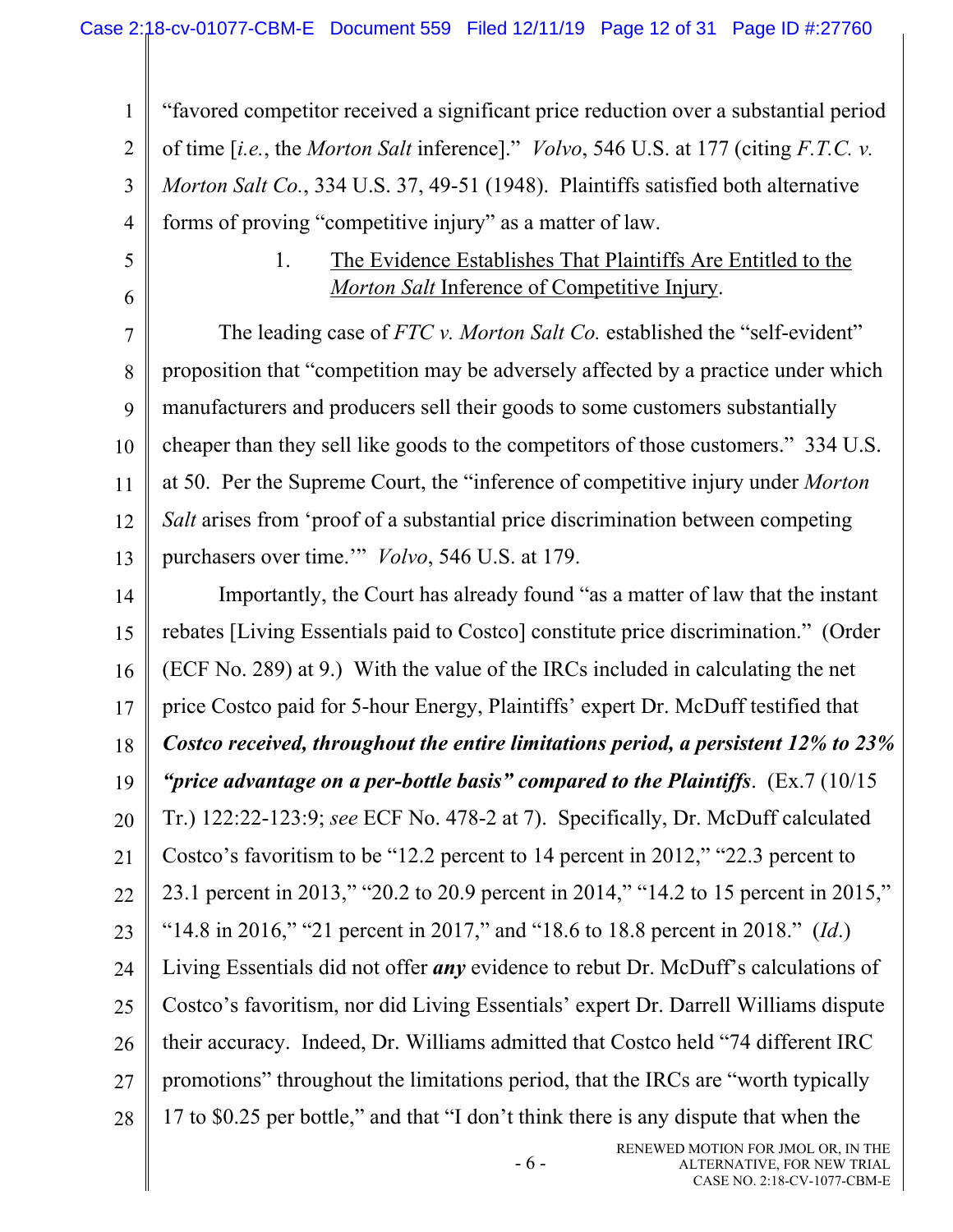1 2 IRCs -- when there is an IRC on sale, the price is lower." (Ex. 8 (10/16 Tr.) 175:5- 8, 177:10-12, 178:14-16, Ex. 9 (10/17 Tr.) 11:19-22.)

3 4 5 6 7 8 9 10 11 12 13 14 15 16 17 18 19 While the *Morton Salt* opinion did not establish a specific percentage as the threshold for "substantiality," the degree of price discrimination Dr. McDuff testified to greatly exceeds that which satisfied the Supreme Court as a matter of law in *Morton Salt*. There, the Court's analysis "singled out" the "ten-cent [ ] price differential" between the "carload" price of \$1.50 per case, and the "less-thancarload" price of \$1.60. 334 U.S. at 41, 47-48. That difference is 6.6%, which the Court held established competitive injury as a matter of law. *Id.* at 48 ("a ten-cent carload price differential against a merchant would injure him competitively just as much as a ten-cent differential under any other name."). Here, the degree of discrimination is at least *double* that amount, has persisted over the entire limitations period, and is ongoing through today. Moreover, at trial, all sides agreed that a difference of a few cents per bottle had a material impact on sales. (Ex. 1 (10/3 Tr.) 94:5-7, 136:8-15 (Mansour); Ex. 2 (10/4 Tr.) 127:21-128:10, 134:15-21 (Kohanim); (Eaves) (ECF No. 452 at 43:6-10); Ex. 7 (10/15 Tr.) 17:6-22 (Frazier); 125:4-126:12) (McDuff)). Indeed, Living Essentials' internal records showed that it expected the IRCs to "lift" Costco's sales of 5-hour Energy by "3x." (ECF No. 453 (Meguiar) at 87:01-88:04; Ex. 35.)

20 21 22 23 24 25 26 Plaintiffs anticipate Living Essentials will contend that, according to Dr. Williams, Plaintiffs did not suffer any competitive harm. But in the Ninth Circuit, the *Morton Salt* inference "may not be overcome by proof of no harm to competition." *Chroma Lighting v. GTE Products Corp.*, 111 F.3d 653, 658 (9th Cir. 1997). Accordingly, the unrebutted evidence of Costco's persistent and substantial price advantage "permits only one reasonable conclusion"—that Plaintiffs are entitled to the *Morton Salt* inference of competitive injury.

27 28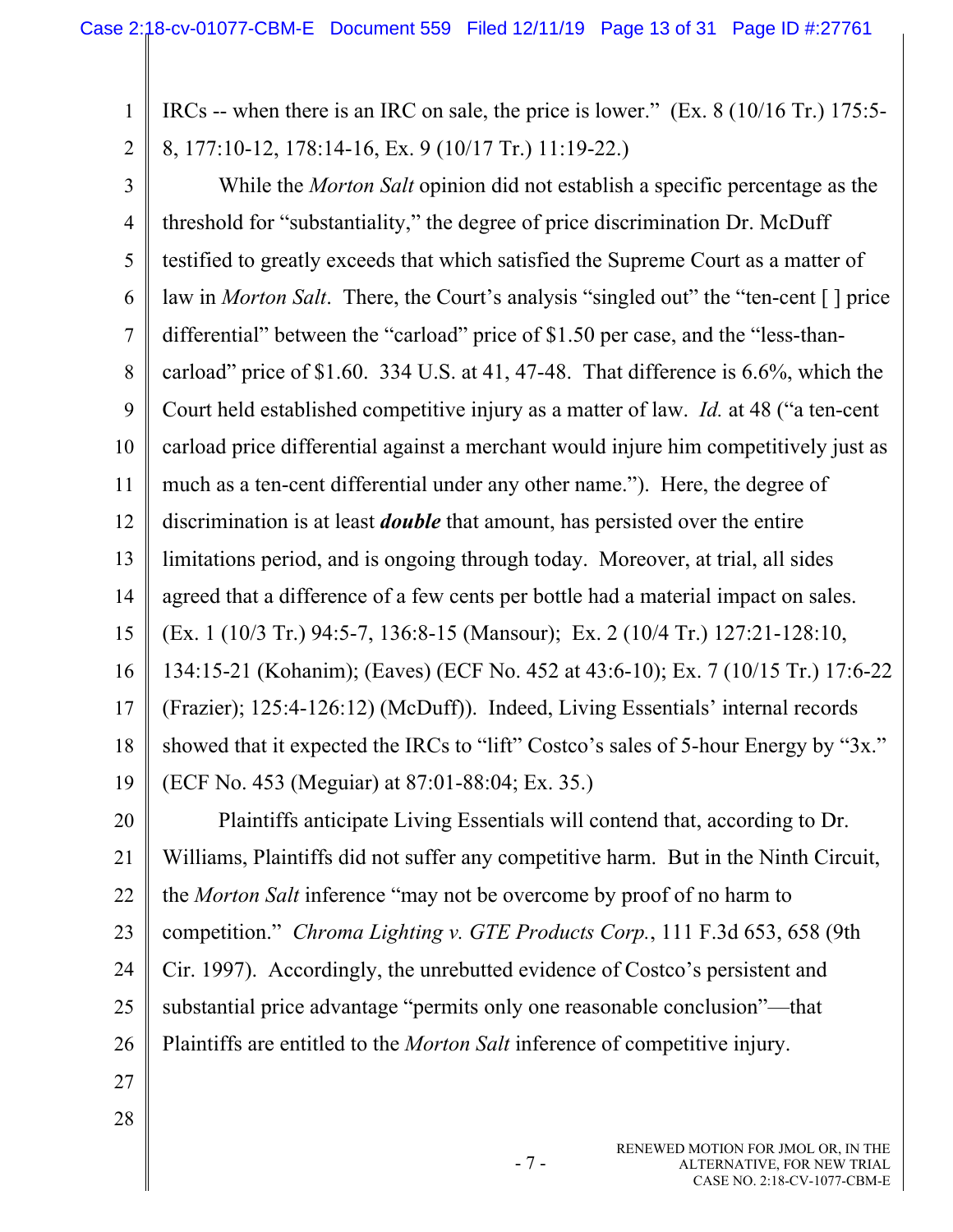|                               |                                                  |                             | Case 2:18-cv-01077-CBM-E Document 559 Filed 12/11/19 Page 14 of 31 Page ID #:27762                                                                                                                                                                                                     |  |                                                                  |
|-------------------------------|--------------------------------------------------|-----------------------------|----------------------------------------------------------------------------------------------------------------------------------------------------------------------------------------------------------------------------------------------------------------------------------------|--|------------------------------------------------------------------|
| $\mathbf 1$<br>$\overline{2}$ | 2.                                               | Evidence of Diverted Sales. | Plaintiffs Also Established Competitive Injury Through Direct                                                                                                                                                                                                                          |  |                                                                  |
| $\overline{3}$                |                                                  |                             | The record also contains extensive evidence of diverted sales from Plaintiffs                                                                                                                                                                                                          |  |                                                                  |
|                               |                                                  |                             | to Costco. Each of the Plaintiffs testified as to how they lost customers of 5-hour                                                                                                                                                                                                    |  |                                                                  |
|                               |                                                  |                             | Energy to Costco, and as to their personal observations of customers refusing to                                                                                                                                                                                                       |  |                                                                  |
|                               |                                                  |                             | buy from them when the CBCs were receiving an IRC on 5-hour Energy.                                                                                                                                                                                                                    |  |                                                                  |
| <b>Testimony</b>              |                                                  |                             |                                                                                                                                                                                                                                                                                        |  | <b>Evidence</b>                                                  |
|                               | L.A. International<br>of Costco's lower price?   |                             | Q: Have any of your retail customers ever told you that they bought<br>5-hour ENERGY from Costco instead of L.A. International because                                                                                                                                                 |  | Ex. $2(10/4)$<br>$Tr.$ ) 46:10-<br>47:1                          |
|                               | [Objection overruled]                            |                             |                                                                                                                                                                                                                                                                                        |  |                                                                  |
|                               | A: Yes, they do.                                 |                             |                                                                                                                                                                                                                                                                                        |  |                                                                  |
|                               | Q: How many have told you this?                  |                             |                                                                                                                                                                                                                                                                                        |  |                                                                  |
|                               | A: I'd say hundreds.                             |                             |                                                                                                                                                                                                                                                                                        |  |                                                                  |
|                               |                                                  |                             | Q: And generally speaking, what were they telling you?                                                                                                                                                                                                                                 |  |                                                                  |
|                               |                                                  |                             | A: They would first -- at first would come by and say, This is a price,<br>can you match it? What can you do? There is always a deal there. We<br>would call the Riffles, and we wouldn't be able to do anything. So<br>we would kind of let them buy the merchandise from over there. |  |                                                                  |
|                               | <b>San Diego Cash and Carry</b>                  |                             |                                                                                                                                                                                                                                                                                        |  | Ex. $1(10/3)$                                                    |
|                               | was running a sale on it?                        |                             | Q: Have you ever asked your retail store customers why they weren't<br>buying 5-hour ENERGY from you when Costco Business Center                                                                                                                                                       |  | $Tr.$ ) 142:6-<br>22                                             |
|                               | - it's cheaper. It's just obvious. It's cheaper. |                             | A: Yes. They won't buy it from me because -- [objection overruled] -                                                                                                                                                                                                                   |  |                                                                  |
|                               | <b>California Wholesale</b>                      |                             |                                                                                                                                                                                                                                                                                        |  | Ex. $3(10/7)$                                                    |
|                               |                                                  |                             | Q: And have you had any conversations with your customers about<br>their purchases of 5-hour ENERGY from Costco?                                                                                                                                                                       |  | Tr.)<br>$140:19-$<br>141:6                                       |
| A: Yes, sir.                  |                                                  |                             |                                                                                                                                                                                                                                                                                        |  |                                                                  |
|                               |                                                  |                             | Q: And what have those customers told you in that regard?                                                                                                                                                                                                                              |  |                                                                  |
|                               | [Objection overruled]                            |                             |                                                                                                                                                                                                                                                                                        |  |                                                                  |
|                               |                                                  |                             | A: When I talk to customer, and I visit few customers, and I ask<br>them, you know, what is happening? Why it is going down? Why not                                                                                                                                                   |  |                                                                  |
|                               |                                                  |                             | $-8-$                                                                                                                                                                                                                                                                                  |  | RENEWED MOTION FOR JMOL OR, IN THE<br>ALTERNATIVE, FOR NEW TRIAL |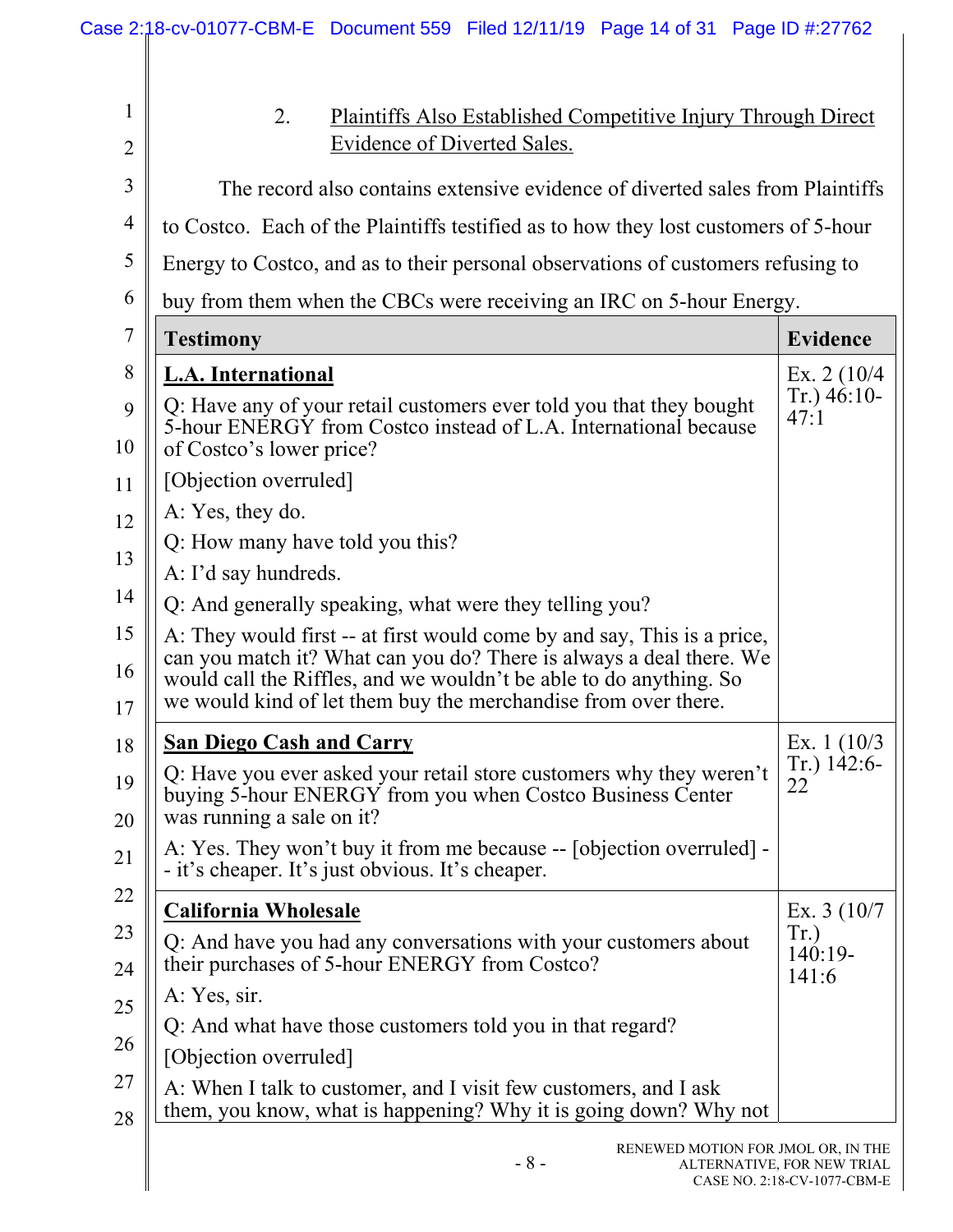# Case 2:18-cv-01077-CBM-E Document 559 Filed 12/11/19 Page 15 of 31 Page ID #:27763

| buy from California Wholesale? And very straight answer: Because<br>we get it cheaper in Costco.                                                                                                                                       |                             |
|----------------------------------------------------------------------------------------------------------------------------------------------------------------------------------------------------------------------------------------|-----------------------------|
| <b>LA Top</b>                                                                                                                                                                                                                          | Ex. 2 $(10/4)$              |
| Q. Have you noticed any impact that those IRCs, we've been calling<br>them, have had on L.A. Top sales of 5-Hour ENERGY?                                                                                                               | $Tr.$ ) 134:8-<br>21        |
| A. Yes.                                                                                                                                                                                                                                |                             |
| Q. Can you describe that for the jury?                                                                                                                                                                                                 |                             |
| A. Basically, in simple words, it kills our business.                                                                                                                                                                                  |                             |
| Q: And how about to elaborate a little bit on that. How does it kill<br>L.A. Top's business?                                                                                                                                           |                             |
| A: Customers, in our line of business, look for every penny to save,<br>and you're not talking about pennies here, you're talking about<br>dollars. And for that, I mean, there's no way that the customers<br>would come buy from us. |                             |
| <b>U.S. Wholesale</b>                                                                                                                                                                                                                  | Ex. $3(10/7)$               |
| Q: Have any of U.S. Wholesale customers told you the reason they<br>were buying 5-hour ENERGY at Costco Business Center instead of<br>from U.S. Wholesale when it was on promotion at Costco?                                          | Tr.) 180:2-<br>16           |
| A: Yes.                                                                                                                                                                                                                                |                             |
| Q: What did they tell you?                                                                                                                                                                                                             |                             |
| A: That if we were able to match the price they would buy it from us;<br>if we didn't, they would shop there.                                                                                                                          |                             |
| Q: They told you the reason was the price, correct?                                                                                                                                                                                    |                             |
| A: Yes.                                                                                                                                                                                                                                |                             |
| Q: Did they ever tell you any other reason why they were buying 5-<br>hour ENERGY from Costco instead of from U.S. Wholesale?                                                                                                          |                             |
| A: No.                                                                                                                                                                                                                                 |                             |
| <b>YNY</b> International                                                                                                                                                                                                               | Ex.4                        |
| Q: Have your customers -- again, Mr. Pae, have your customers ever                                                                                                                                                                     | $(10/10 \text{ Tr.})$       |
| told you that they buy 5-Hour ENERGY from Costco because they<br>are cheaper at Costco?                                                                                                                                                | $243:12-15$ ;<br>$245:18-$  |
| A: Yes.                                                                                                                                                                                                                                | 246:4                       |
| ***                                                                                                                                                                                                                                    |                             |
| Q: What happens to YnY's 5-Hour ENERGY sales when Costco<br>runs these promotions?                                                                                                                                                     |                             |
| A: Usually it's slower.                                                                                                                                                                                                                |                             |
| RENEWED MOTION FOR JMOL OR, IN THE<br>$-9-$<br>ALTERNATIVE, FOR NEW TRIAL                                                                                                                                                              | CASE NO. 2:18-CV-1077-CBM-E |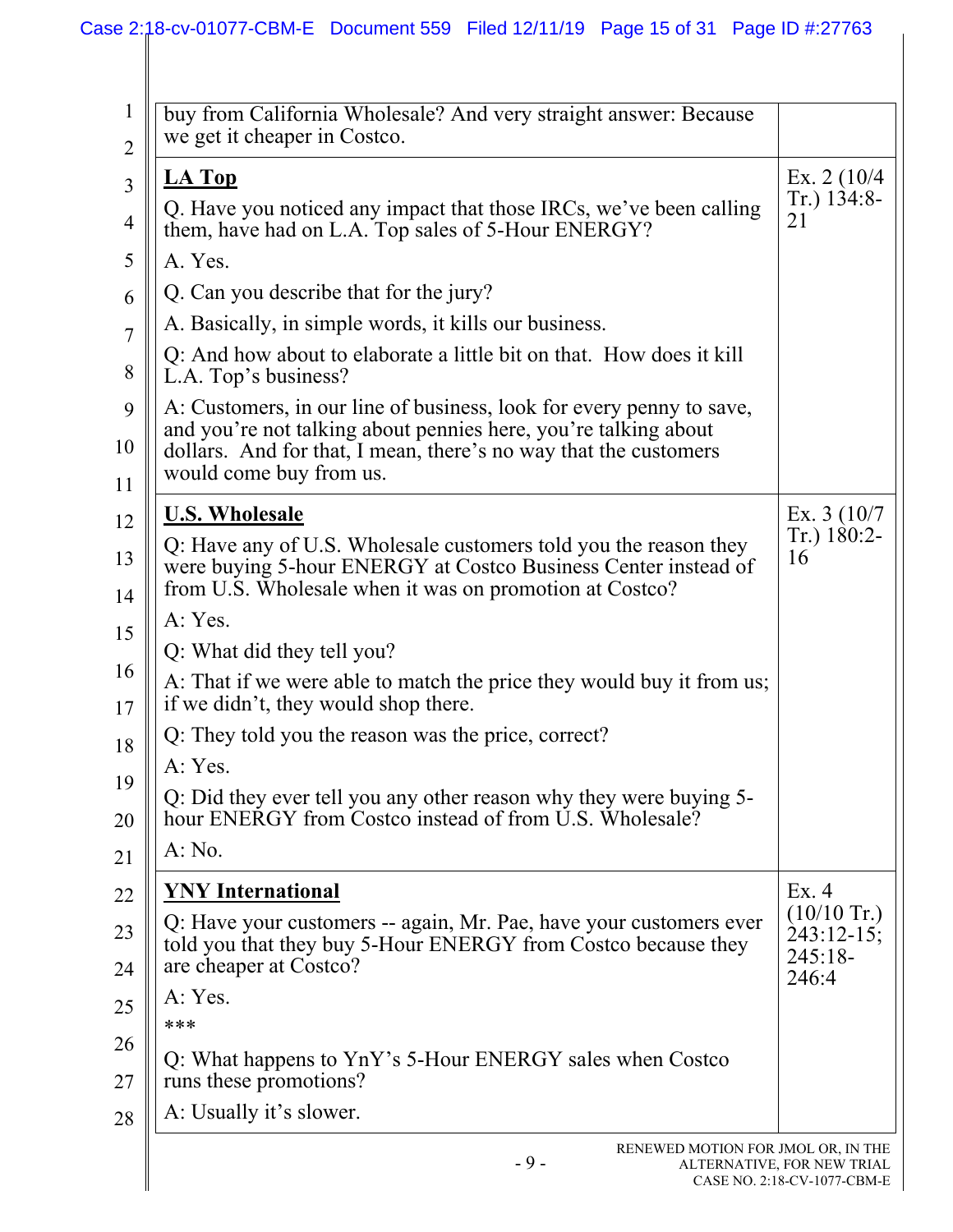| $\mathbf{1}$        | Q: And how would you know that?                                                                                                                                                                      |                                                           |
|---------------------|------------------------------------------------------------------------------------------------------------------------------------------------------------------------------------------------------|-----------------------------------------------------------|
| $\overline{2}$      | A: Because I look through QuickBooks data. Usually it's -- it's a<br>slower selling during Costco's promo.                                                                                           |                                                           |
| 3                   | Q: And the question was how would you know that?                                                                                                                                                     |                                                           |
| 4                   | A: Our customers will tell us.                                                                                                                                                                       |                                                           |
| 5                   | <b>Trepco</b>                                                                                                                                                                                        | Ex. 7                                                     |
| 6<br>$\overline{7}$ | Q: When Costco Business Center was running a sale on 5-hour<br>ENERGY, did any of your customers tell you that they were buying<br>it from Costco instead of from Trepco because of its lower price? | $(10/15 \text{ Tr.})$<br>$71:17-72:5$                     |
| 8                   | A: Yes.                                                                                                                                                                                              |                                                           |
| 9                   | Q: Have any of your 5-hour ENERGY customers ever told you that<br>they bought 5-hour ENERGY from Costco Business Center instead                                                                      |                                                           |
| 10                  | of from Trepco for any reason other than the price?                                                                                                                                                  |                                                           |
| 11                  | [objection overruled]                                                                                                                                                                                |                                                           |
| 12                  | A: No, they never mentioned any other reason.                                                                                                                                                        |                                                           |
| 13                  | Plaintiffs also testified as to personally witnessing their customers purchase                                                                                                                       |                                                           |
| 14                  | 5-hour Energy from Costco during an IRC event, or observing their sales of 5-hour                                                                                                                    |                                                           |
| 15                  | dramatically slow down when an IRC event was taking place, or how their sales of                                                                                                                     |                                                           |
| 16                  | 5-hour have materially declined in the years since Costco began running IRC events                                                                                                                   |                                                           |
| 17                  | whereas their business itself has, at the very least, held steady. $(Ex. 1 (10/3 Tr.)$                                                                                                               |                                                           |
| 18                  | 120:13-25, 136:8-15, 138:14-139:24, 140:4-24, 141:3-146:6 (Mansour); Ex. 2 (10/4)                                                                                                                    |                                                           |
| 19                  | Tr.) 37:14-21, 44:10-47:1, 47:22-48:10 (Amini); 122:21-123:11, 123:18-23,                                                                                                                            |                                                           |
| 20                  | 127:15-129:10, 130:3-12, 134:1-21 (Kohanim); Ex. 3 (10/7 Tr.) 139:8-18, 140:1-4,                                                                                                                     |                                                           |
| 21                  | 140:15-141:8, 142:11-18, 145:22-146:5, 146:19-147:6 (Ali); 178:13-180:24, 182:4-                                                                                                                     |                                                           |
| 22                  | 13, 182:21-183:17, 183:25-184:8, 184:24-185:8 (Wahidi); Ex. 4 (10/10 Tr.) 246:5-                                                                                                                     |                                                           |
| 23                  | 18 (Pae); Ex. 7 (10/15 Tr.) 72:7-73:16 (Paulus).).                                                                                                                                                   |                                                           |
| 24                  | Also, a sample of Plaintiffs' customers also testified that they bought 5-hour                                                                                                                       |                                                           |
| 25                  | Energy from Costco—instead of Plaintiffs—because of Costco's lower pricing.                                                                                                                          |                                                           |
| 26                  | Frank Younan of Santee Market, a customer of both San Diego Cash and                                                                                                                                 |                                                           |
| 27                  | Carry and Trepco: "I don't want to drive all the way to [the CBC in] San<br>Diego just to get it down to that price, you know. But, of course, if it comes                                           |                                                           |
| 28                  | down to the money, I have to. I've got no choice, you know." (Ex. 1 (10/3)                                                                                                                           |                                                           |
|                     | RENEWED MOTION FOR JMOL OR, IN THE<br>$-10-$                                                                                                                                                         | ALTERNATIVE, FOR NEW TRIAL<br>CASE NO. 2:18-CV-1077-CBM-E |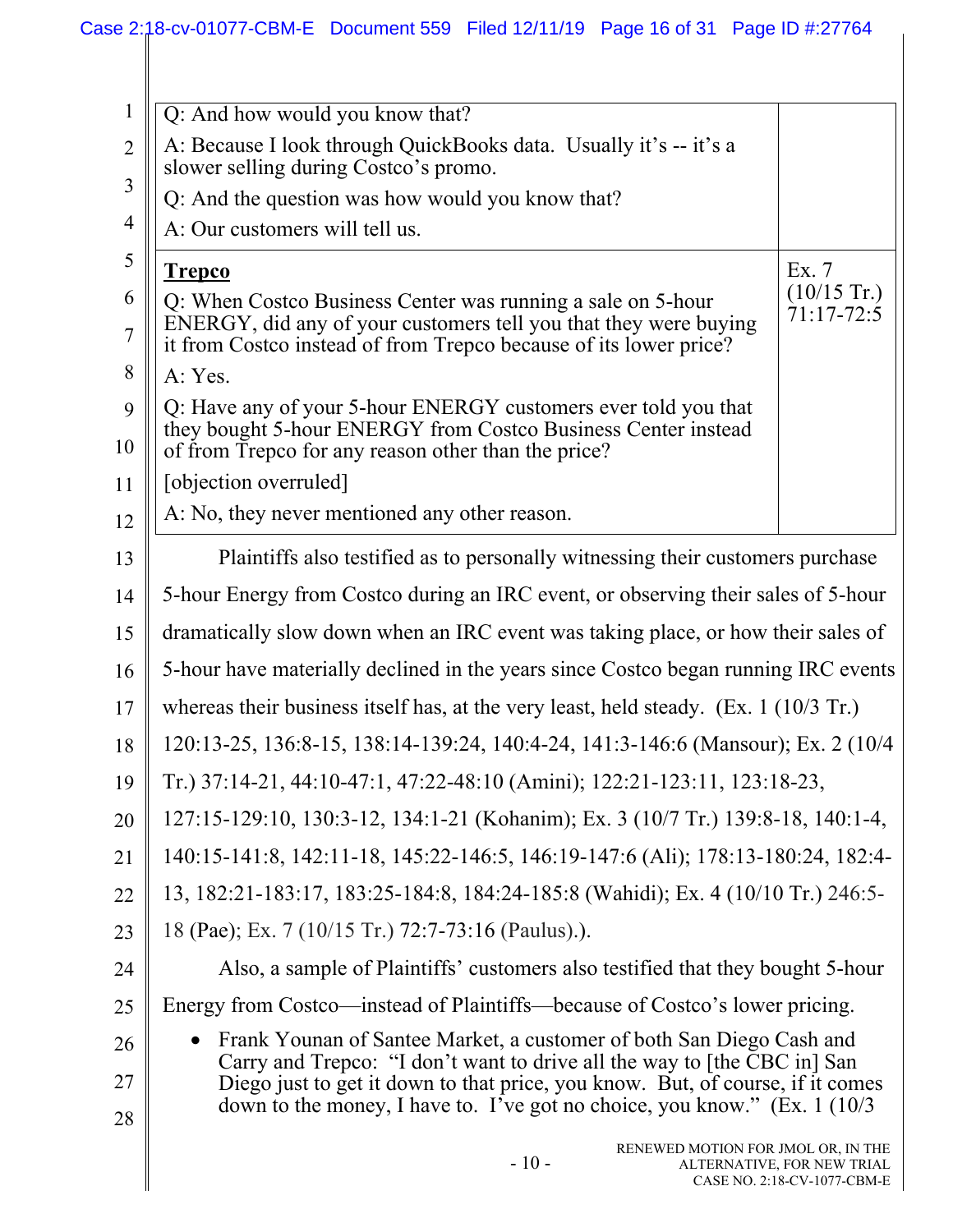|                | Case 2:18-cv-01077-CBM-E Document 559 Filed 12/11/19 Page 17 of 31 Page ID #:27765                                                                                                                                                           |
|----------------|----------------------------------------------------------------------------------------------------------------------------------------------------------------------------------------------------------------------------------------------|
|                |                                                                                                                                                                                                                                              |
| $\mathbf{1}$   | Tr.) 225:18-225:9, 225:17-23, 232:14-233:2.)                                                                                                                                                                                                 |
| $\overline{2}$ | Gopal Krishnan of Green Tobacco, a customer of L.A. International: "The<br>$\bullet$<br>reason, price. Big difference. Every second month Costco give promotion,                                                                             |
| 3<br>4         | which is when I buy to L.A. International, I make per box one dollar. And<br>when I buy to Costco, when on the sale promotion, then I make a three dollar<br>per box, same item." (Ex. 4 (10/10 Tr.) 219:13-220:14, 221:18-25.)              |
| 5              | Mamun Rashid of Panorama Trading, testified that he purchased 5-hour<br>$\bullet$                                                                                                                                                            |
| 6              | Energy from Costco during IRC promotions instead of L.A. Top and L.A.<br>International because of price: "Because before, Costco had a higher price                                                                                          |
| $\overline{7}$ | than our market so we didn't buy from Costco before. So now Costco has a<br>cheaper price than the -- even the -- the -- if I order directly to Living                                                                                       |
| 8              | Essentials, Costco price is cheaper. So I go to Costco now. Whenever they<br>have a sale, I go Costco. (Ex. $2(10/4 \text{ Tr.})90:21-91:12,96:5-25.$ )                                                                                      |
| 9              | Even Living Essentials' own expert, Dr. Anthony Dukes, admitted that "at                                                                                                                                                                     |
| 10             | least some of [the] plaintiffs customers bought 5-Hour Energy from Costco                                                                                                                                                                    |
| 11             |                                                                                                                                                                                                                                              |
| 12             | Business Center when the promotions were being run[.]" (Ex. $8(10/16 \text{ Tr.}) 48:2$ -                                                                                                                                                    |
| 13             | 15.)                                                                                                                                                                                                                                         |
| 14             | There is also a wealth of evidence of diverted sales in contemporaneous                                                                                                                                                                      |
| 15             | emails from Living Essentials' employees and its broker Paramount:                                                                                                                                                                           |
| 16             | Clark Eaves, Living Essentials' National Account Manager for 5-hour<br>$\bullet$<br>Energy sales to California wholesalers reported internally to Sue LeBeau,<br>Director of Sales Operations, that "The wholesalers' customers will not buy |
| 17<br>18       | from them since they can get it cheaper at Costco," which was accepted and<br>replied to by Ms. LeBeau without refute. (Ex. 117 at 1.)                                                                                                       |
| 19             | Mr. Eaves forwards comments from Paramount to Steve Ramsey, Living<br>$\bullet$<br>Essentials' Vice President of Sales, C-Stores, explaining that the Costco IRC                                                                             |
| 20             | promotions "hits the CA numbers for 2 reasons. The first is this drives                                                                                                                                                                      |
| 21             | retailers to the business centers where they are able to stock up on each of the<br>flavors at big saves vs. what they pay from a wholesaler." <i>(Id. Ex. 44.)</i>                                                                          |
| 22             | • Vince Sullivan, Living Essentials' Director of Sales responsible for its sales                                                                                                                                                             |
| 23             | to Plaintiffs and other wholesalers, writing to his superior, Mr. Ramsey, "we<br>are trading a lot of this business at a very hot price to Costco business centers                                                                           |
| 24             | at the expense of the traditional deals we offer Wholesalers  are we<br>robbing Peter to pay Paul?" (Exs. 156, 159.) Mr. Sullivan confirmed that                                                                                             |
| 25             | "Peter in this instance would be the wholesalers and cash and carries," and<br>"Paul would be the club class of trade which would be considered Costco."                                                                                     |
| 26             | $(Ex. 4 (10/10 Tr.) 161:16-162:4 (Sullivan).)$                                                                                                                                                                                               |
| 27             | • Paramount President Kevin Riffle further described: "What I have learned<br>from talking to various retailers is that we are losing business to Costco and                                                                                 |
| 28             | RENEWED MOTION FOR JMOL OR, IN THE<br>$-11-$<br>ALTERNATIVE, FOR NEW TRIAL<br>CASE NO. 2:18-CV-1077-CBM-E                                                                                                                                    |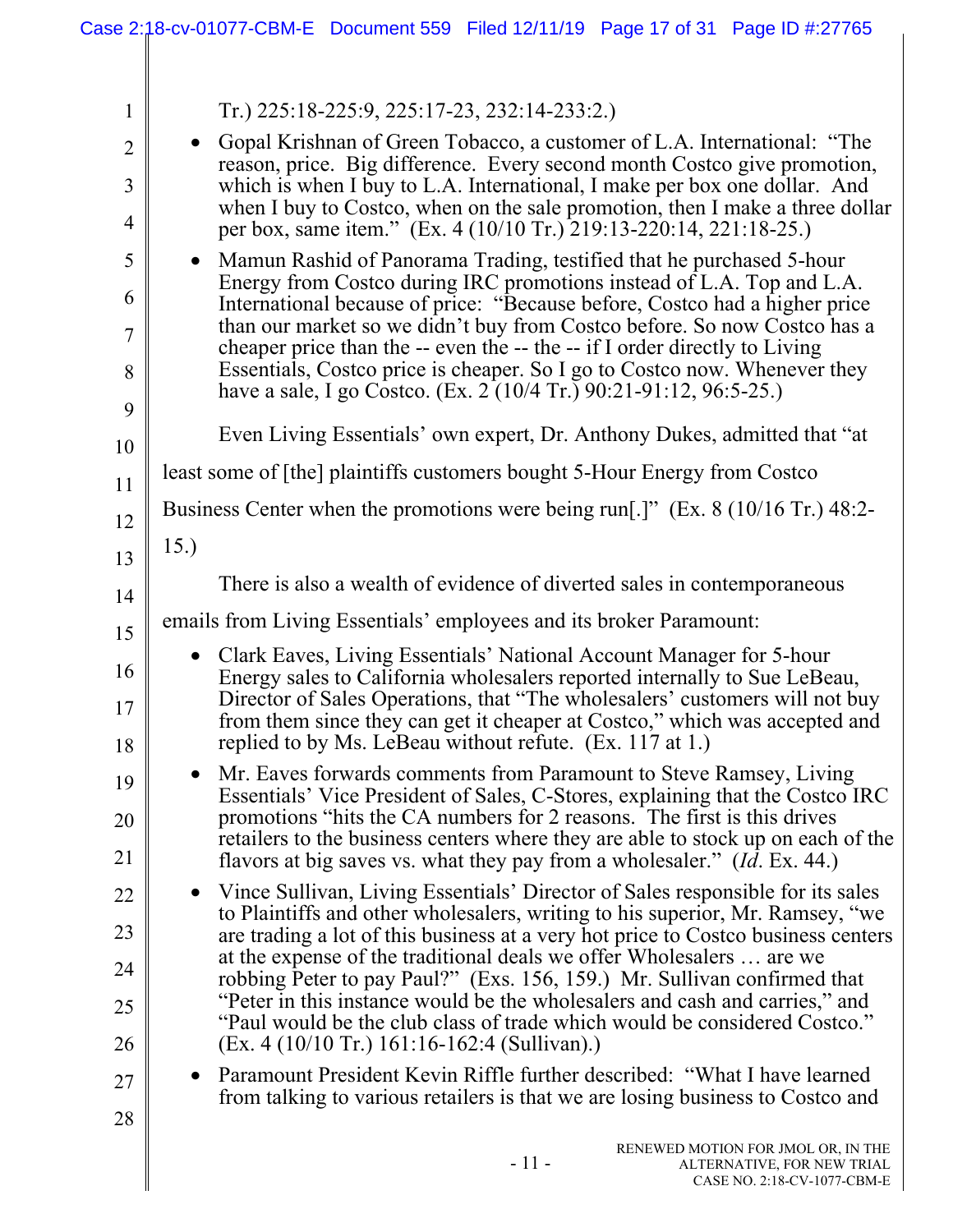Sam's Club. We all know how these retailers work. They shop around for items and try and buy at the best price." (Ex. 164R.) Living Essentials failed to refute any of this evidence of diverted sales. On this record, the evidence "permits only one reasonable conclusion"—that Living Essentials' price discrimination caused diversion of sales from Plaintiffs to Costco. 3. The Evidence Presented At Trial Establishes That Plaintiffs Compete With Costco For Sales of 5-hour Energy. Plaintiffs established that they were "engaged in actual competition with [Costco] as of the time of the price differential." *Best Brands Beverage, Inc.*, 842 F.2d at 584; *Volvo*, 546 U.S. at 177 ("Absent actual competition with a favored Volvo dealer, however, Reeder cannot establish the competitive injury required under the Act."). This inquiry "is simply a factual process which focuses on whether these purchasers were directly competing for resales among the same group of customers." *George Haug*, 148 F.3d at 141-42.

The evidence presented at trial on this issue was uncontradicted, unimpeached, and overwhelmingly one-sided, and permits only one reasonable conclusion that Plaintiffs and Costco "directly compet[e] for resales [of 5-hour Energy] among the same group of customers." *Id.*

18 19 20 23 24 25 26 For starters, the overwhelming evidence of diverted sales discussed above "by their nature … show competition for customers" with Costco *See ABC Distrib., Inc. v. Living Essentials, LLC*, No. 15-CV-02064-NC, 2017 WL 3838443, at \*7 (N.D. Cal. Sept. 1, 2017). Moreover, each Plaintiff testified that it sells 5 hour Energy to retailers such as mom and pop C-Stores, and that it competes with Costco for sales to those same customers. (Ex. 1 (10/3 Tr.) 89:19-90:8, 118:11- 119:1 (Mansour); Ex. 2 (10/4 Tr.) 24:24-25:4, 33:24-34:25 (Amini); 121:6-12, 130:18-132:7 (Kohanim); Ex. 3 (10/7 Tr.) 137:8-16, 143:25-144:14, 145:13-21 (Ali); 170:22-171:1, 171:14-19, 179:12-180:16 (Wahidi); Ex. 4 (10/10 Tr.) 236:3-7, 243:12-15 (Pae); Ex. 7 (10/15 Tr.) 61:15-62:8, 70:25-71:10, 71:17-72:5 (Paulus).)

27

1

2

3

4

5

6

7

8

9

10

11

12

13

14

15

16

17

21

22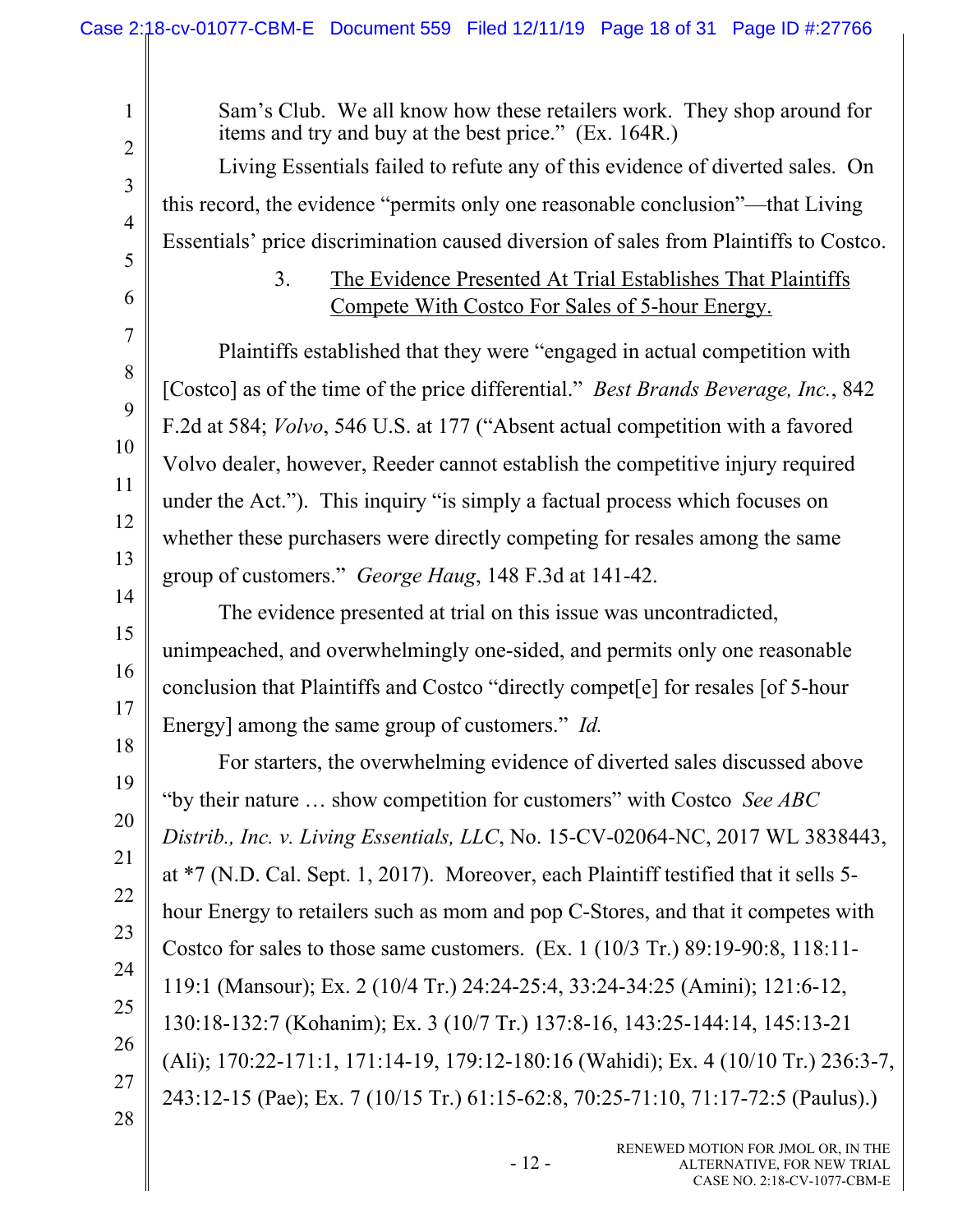| $\mathbf{1}$   | Costco's Rule $30(b)(6)$ representative Larry Fell, a buyer for CBC for 17                                                                                                                                                                                                                                                 |
|----------------|----------------------------------------------------------------------------------------------------------------------------------------------------------------------------------------------------------------------------------------------------------------------------------------------------------------------------|
| $\overline{2}$ | years, testified that the CBCs' "target customers" are "the Mom & Pop C-store and                                                                                                                                                                                                                                          |
| 3              | the small grocery store." (ECF No. 474 at $16:19-23$ .)                                                                                                                                                                                                                                                                    |
| $\overline{4}$ | Contemporaneous emails by Living Essentials' employees repeatedly and                                                                                                                                                                                                                                                      |
| 5              | uniformly acknowledged that Plaintiffs and Costco compete for sales of 5-hour                                                                                                                                                                                                                                              |
| 6              | Energy to the same group of customers. Examples include:                                                                                                                                                                                                                                                                   |
| $\tau$<br>8    | Mr. Eaves, who had managed 5-hour Energy sales in California for eight<br>years, acknowledged that 90% of Costco's sales of 5-hour Energy are to C-<br>Stores. (Ex. 135 at 2 ("wholesalers, cash and carry's and clubs all sell +90%<br>of 5-hour Energy Shots to the C-stores").                                          |
| 9<br>10<br>11  | Mr. Sullivan, Director of Sales for C-Stores, specifically identified six of the<br>Plaintiffs as "wholesalers that cater to jobbers and independent retailers. The<br>same group that Costco Business Center and Sams sell to." (Ex. 25 at 1.)                                                                            |
| 12<br>13       | Mr. Eaves acknowledging to his superior Mr. Sullivan "Vince, I think this is<br>very obvious as to the cause of the Wholesaler decline Costco," and Mr.<br>Sullivan responding, "You are absolutely right. This is a run away                                                                                              |
| 14<br>15       | Mr. Ramsey, Vice President of Sales, C-Stores, agreed that Costco Business<br>Centers were a competitor to Plaintiffs. (Ex. 6 (10/11 Tr.) 68:20-69:8.)                                                                                                                                                                     |
| 16<br>17       | Scott Allen, the Vice President responsible for sales to Costco, testified and<br>wrote that the 24-pack of 5-hour Energy is meant primarily for the business<br>member, because most consumers will not buy 24 bottles of 5-hour Energy.<br>$(Ex. 6 (10/11 Tr.) 93:19-95:9; (ECF No. 472) at 40:13-41:07; Ex. 154 at 1.)$ |
| 18<br>19<br>20 | Mr. Eaves drew a "Supplier to Retail Flow Chart" to illustrate the<br>understanding within Living Essentials that both the "Wholesalers" and<br>"Costco" sell to the same "Retailer." (Ex. 132 (Mr. Eaves "explain [ing] the<br>flow of product from wholesalers and Costco to retailers").)                               |
| 21             | Living Essentials' brokers who have managed Living Essentials' sales to                                                                                                                                                                                                                                                    |
| 22             | wholesalers in California since the product's inception also confirmed that Costco                                                                                                                                                                                                                                         |
| 23             | competes with Plaintiffs for sales of 5-hour Energy. For example, Paramount's                                                                                                                                                                                                                                              |
| 24             | Director of Sales Sean Riffle observed that "these customers directly compete with                                                                                                                                                                                                                                         |
| 25             | Costco Business Centers and have seen sales plummet as Costco runs 5-hour at                                                                                                                                                                                                                                               |
| 26             | [IRC prices]," listing Plaintiffs "LA International Corp.," "LA Top Distributor,"                                                                                                                                                                                                                                          |
| 27             | "U.S. Wholesale Outlet, Inc." and "YNY International." (Ex. 25 at 3.) Likewise,                                                                                                                                                                                                                                            |
| 28             | Paramount's President Kevin Riffle testified as follows:                                                                                                                                                                                                                                                                   |
|                | RENEWED MOTION FOR JMOL OR, IN THE<br>$-13-$<br>ALTERNATIVE, FOR NEW TRIAL<br>CASE NO. 2:18-CV-1077-CBM-E                                                                                                                                                                                                                  |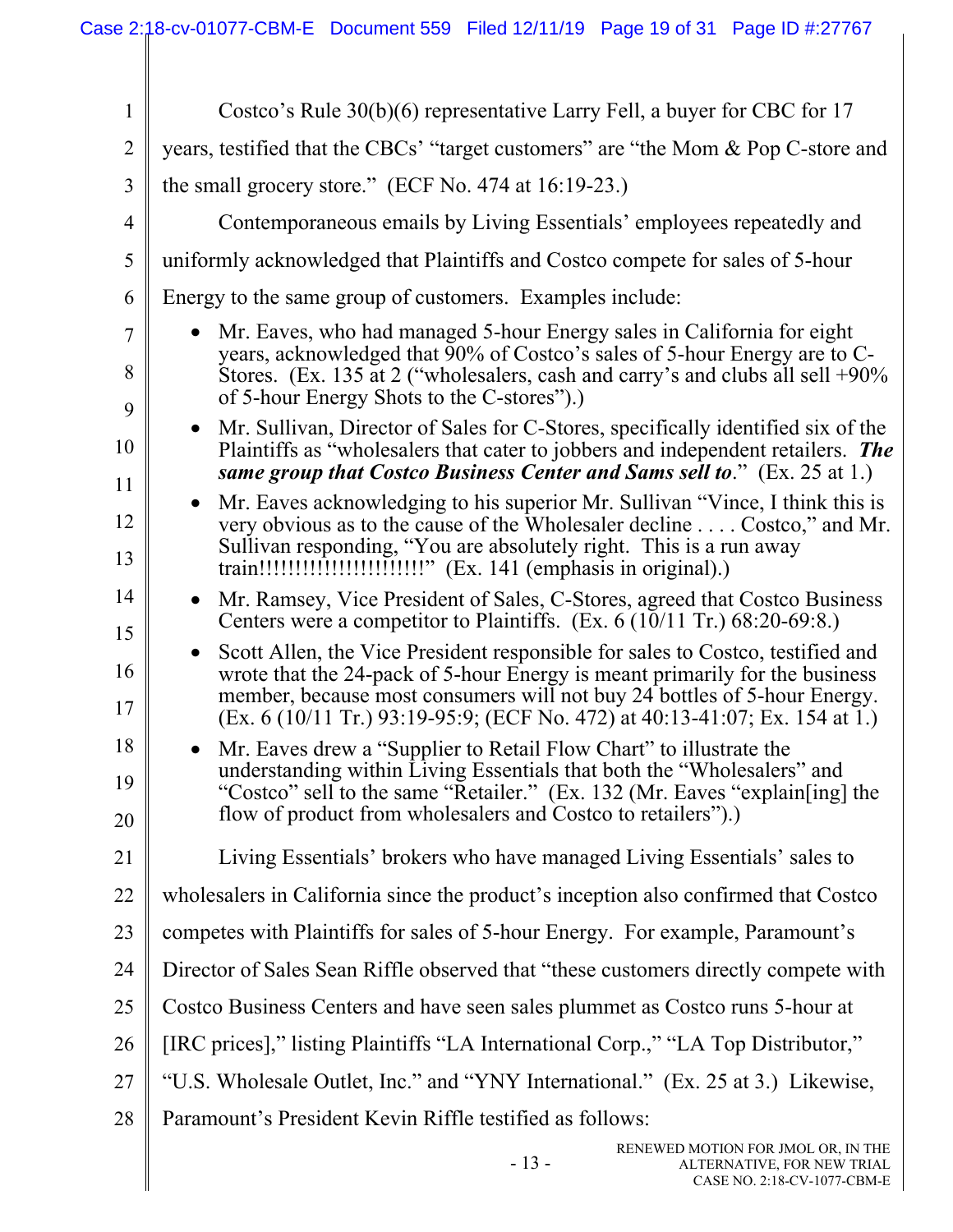|                                | Case 2:18-cv-01077-CBM-E Document 559 Filed 12/11/19 Page 20 of 31 Page ID #:27768                                                                                                                    |
|--------------------------------|-------------------------------------------------------------------------------------------------------------------------------------------------------------------------------------------------------|
|                                |                                                                                                                                                                                                       |
| $\mathbf{1}$<br>$\overline{2}$ | Q: [Was it] your understanding that there was competition between<br>the C-store wholesalers, including these plaintiffs, and the Costco<br>Business Centers for sales of 5-hour Energy to retailers? |
| 3                              | A: Yes. There was competition.                                                                                                                                                                        |
| $\overline{4}$                 |                                                                                                                                                                                                       |
|                                | ***                                                                                                                                                                                                   |
| 5<br>6                         | Q: Was it your understanding that the regular Costcos similarly were selling<br>5-hour Energy to businesses for resale?                                                                               |
| 7                              | A: Yes. It was my understanding that businesses were purchasing from<br>regular Costco.                                                                                                               |
| 8<br>9                         | $(Ex. 4 (10/10 Tr.) 26:8-13; 29:12-16.)$ In short, all of the record evidence uniformly                                                                                                               |
| 10                             | established that Plaintiffs and Costco "directly compet[e] for resales [of 5-hour                                                                                                                     |
| 11                             | Energy] among the same group of customers." George Haug Co., 148 F.3d 141-42.                                                                                                                         |
| 12                             | For these reasons, the Court should grant JMOL and find Living Essentials liable                                                                                                                      |
| 13                             | under Section $2(a)$ of the RPA.                                                                                                                                                                      |
| 14                             | PLAINTIFFS ARE ENTITLED TO A NEW TRIAL<br>Ш.                                                                                                                                                          |
| 15                             | Alternatively, a new trial is warranted on three independent grounds: (1) the                                                                                                                         |
| 16                             | verdict is contrary to the clear weight of the evidence; $(2)$ errors in the jury                                                                                                                     |
| 17                             | instructions; and (3) Plaintiffs were substantially prejudiced by evidentiary errors.                                                                                                                 |
| 18                             | The Verdict Is Contrary to The Clear Weight of The Evidence<br>$\mathbf{A}$ .                                                                                                                         |
| 19                             | Unlike a JMOL motion, "the district court, in considering a Rule 59 motion                                                                                                                            |
|                                | for new trial, is not required to view the trial evidence in the light most favorable to                                                                                                              |
| 20                             | the verdict." <i>Experience Hendrix L.L.C. v. Hendrixlicensing.com Ltd, 762 F.3d</i>                                                                                                                  |
| 21                             | 829, 842 (9th Cir. 2014). Indeed, district courts have "the right, and indeed the                                                                                                                     |
| 22                             | duty, to weigh the evidence," "assess the credibility of the witnesses," and "to set                                                                                                                  |
| 23                             | aside the verdict of the jury, even though supported by substantial evidence,                                                                                                                         |
| 24                             | where, in [the Court's] conscientious opinion, the verdict is contrary to the clear                                                                                                                   |
| 25                             | weight of the evidence, or  to prevent  a miscarriage of justice." <i>Id.</i> ; Murphy v.                                                                                                             |
| 26                             | City of Long Beach, 914 F.2d 183, 187 (9th Cir. 1990) (emphasis added); see IP                                                                                                                        |
| 27                             | Glob. Investments Am., Inc. v. Body Glove IP Holdings, LP, No. 17-CV-06189-                                                                                                                           |
| 28                             |                                                                                                                                                                                                       |
|                                | RENEWED MOTION FOR JMOL OR, IN THE<br>$-14-$<br>ALTERNATIVE, FOR NEW TRIAL<br>CASE NO. 2:18-CV-1077-CBM-E                                                                                             |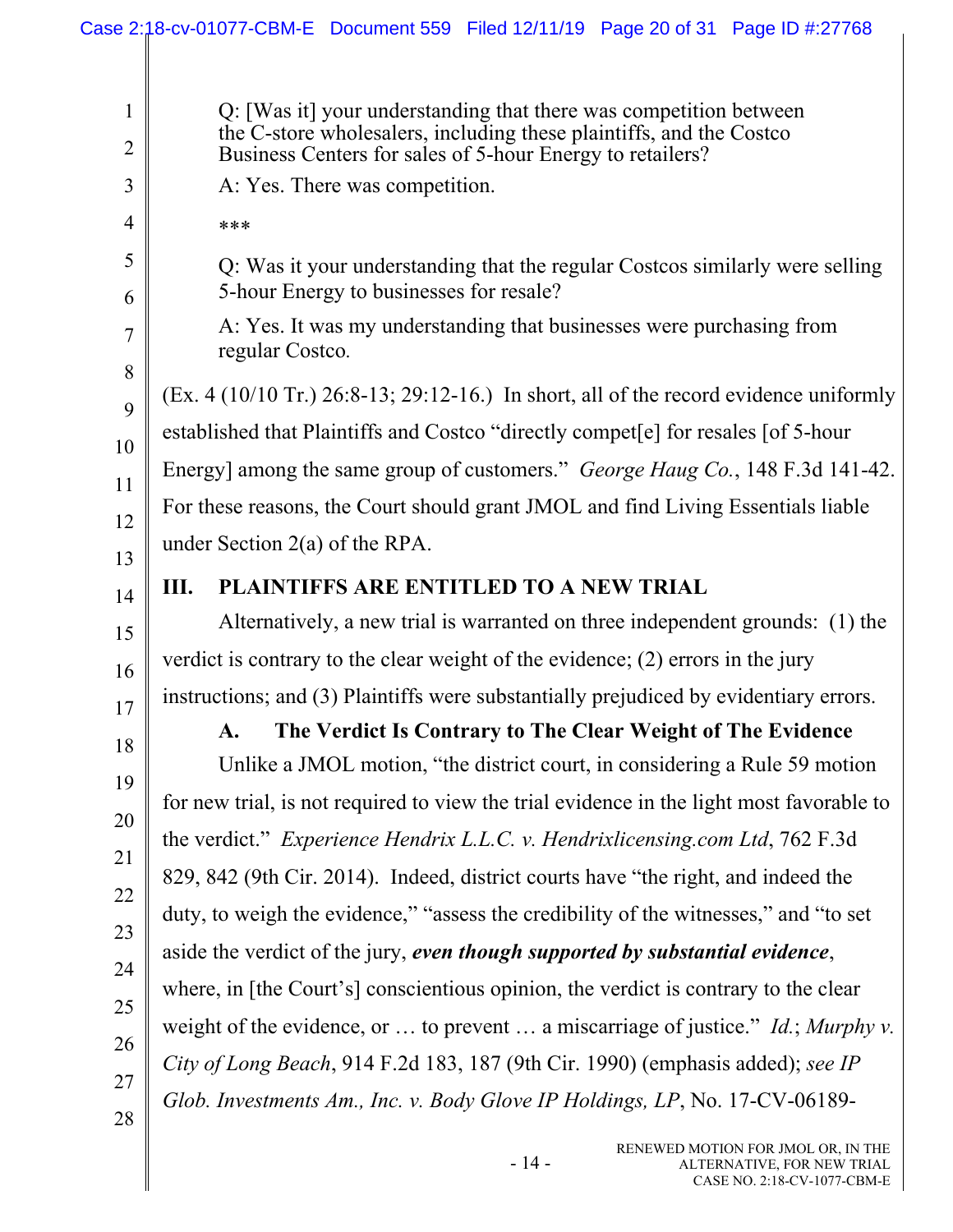ODW-AGRX, 2019 WL 3934928, at \*1 (C.D. Cal. Aug. 20, 2019).

2 3 4 5 6 7 8 9 10 The Court should exercise its broad discretion and grant Plaintiffs a new trial on their Section 2(a) claim for each of the reasons discussed above with respect to Plaintiffs' JMOL motion. The verdict is at odds with the clear weight of the relevant and admissible evidence proving that Living Essentials unlawfully discriminated in price against Plaintiffs in favor of Costco, to the Plaintiffs' detriment. The Court's independent review of the wealth of unrebutted evidence supporting Plaintiffs' Section 2(a) claim will lead only to one conclusion: the nonliability verdict is against the clear weight of the evidence, and therefore Plaintiffs are entitled to a new trial.

11

1

### **B. Errors in The Jury Instructions Require A New Trial.**

12 13 14 15 16 17 18 19 Erroneous jury instructions and the failure to give adequate instructions are grounds for a new trial unless the error is harmless. *Watson v. City of San Jose*, 800 F.3d 1135, 1140-41 (9th Cir. 2015); *Jazzabi v. Allstate Ins. Co.*, 278 F.3d 979, 985 n.24 (9th Cir. 2002). In the Ninth Circuit, courts "presume prejudice where civil trial error is concerned, and the burden shifts to the [non-moving party] to demonstrate 'that it is more probable than not that the jury would have reached the same verdict' had it been properly instructed." *Galdamez v. Potter*, 415 F.3d 1015, 1025 (9th Cir. 2005).

20

21

22

23

Two errors in the jury instructions here plainly caused such prejudice.

1. Giving the functional discounts instruction was reversible error. The functional discount defense is inapplicable as a matter of law, for two independent reasons. (ECF No. 498 at 20 (Instruction No. 19).)

24 25 26 27 28 *First*, that defense is available only when the favored and disfavored purchasers operate at *different levels* in the distributive chain, and the same discounts must be made available to all competing purchasers operating at the same level. "Manufacturers are permitted to use price differentials, commonly known as wholesale or functional discounts, to compensate certain *classes of buyers* for

- 15 -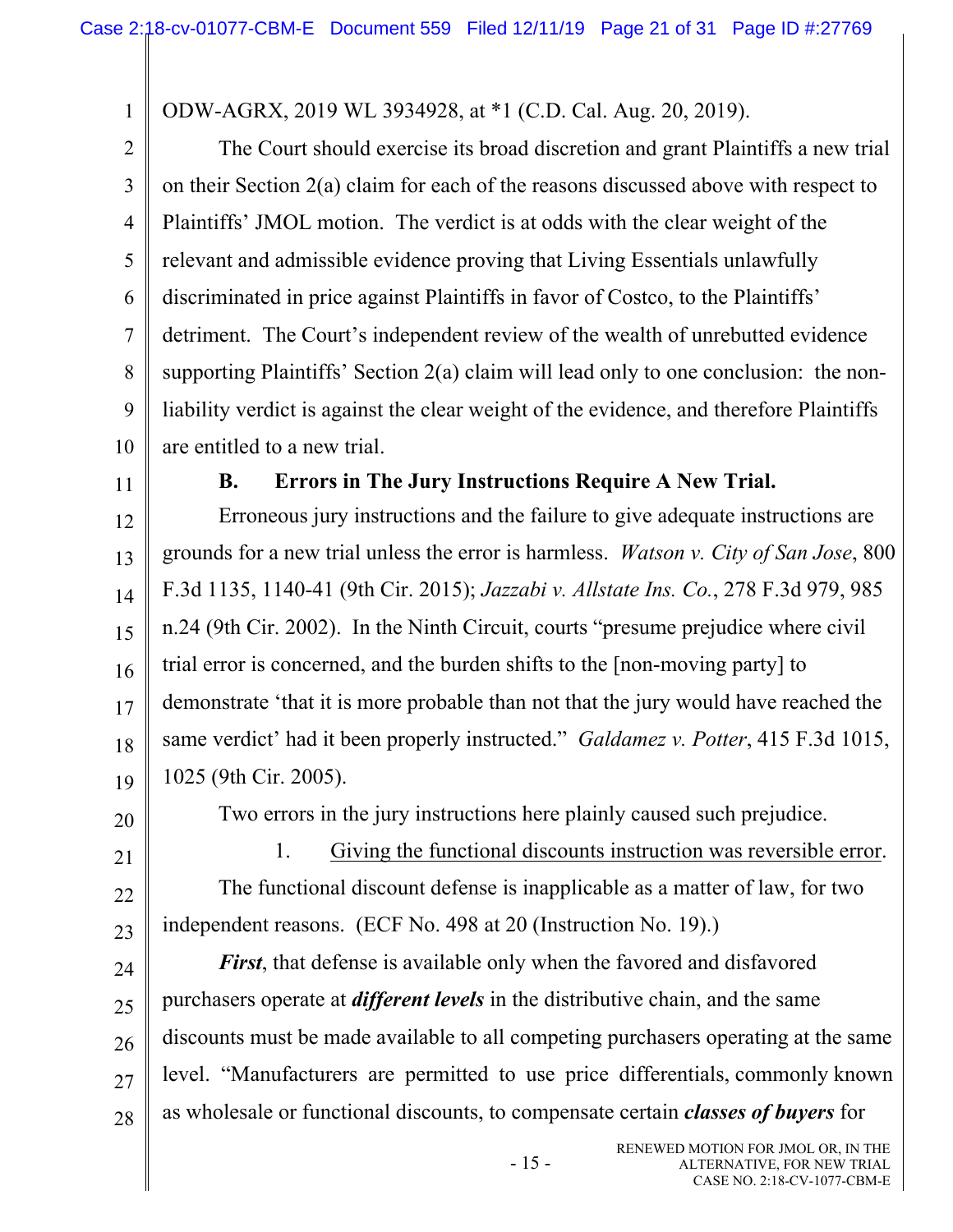| $\mathbf{1}$   | the distributional services they perform." <i>Hasbrouck</i> , 842 F.2d at 1038 (emphasis                                                                      |
|----------------|---------------------------------------------------------------------------------------------------------------------------------------------------------------|
| $\overline{2}$ | added). The Supreme Court's latest word on functional discounts affirmed the                                                                                  |
| $\overline{3}$ | Ninth Circuit's construction: ""functional discounts may usually be granted to                                                                                |
| $\overline{4}$ | customers who operate at <i>different levels of trade</i> , and thus do not compete with                                                                      |
| 5              | each other."" Texaco, 496 U.S. at 564 (emphasis added) (quoting In re Boise                                                                                   |
| 6              | Cascade Corp., 107 F.T.C. 76, 212, 214-15 (1986). The Supreme Court further                                                                                   |
| $\overline{7}$ | quoted with approval the preeminent treatise on the Robinson-Patman Act,                                                                                      |
| 8              | Frederick Rowe's Price Discrimination Under the Robinson-Patman Act (1962):                                                                                   |
| 9              | "In practice, the competitive effects requirement permits a supplier to quote                                                                                 |
| 10             | different prices between <i>different distributor classes</i> —so long as those who are                                                                       |
| 11             | higher up (nearer the supplier) on the distribution ladder pay less than those who                                                                            |
| 12             | are further down (nearer the consumer)." 496 U.S. at 569 n.38 (emphasis added).                                                                               |
| 13             | Likewise, the treatise Corporate Counsel's Guide to the Robinson-Patman Act,                                                                                  |
| 14             | <i>West Services, Inc.</i> (2010-11 ed.) sets forth:                                                                                                          |
| 15             | [T]he concept refers to a pricing technique whereby a seller (usually a                                                                                       |
| 16             | manufacturer) sells at <i>different prices to different levels</i> of<br>distribution (e.g., wholesalers and retailers) because of the difference             |
| 17             | in the marketing functions performed by the two levels They are<br>generally considered legal as long as they are available to all                            |
| 18             | competing customers within a particular category.                                                                                                             |
| 19             | Id. Sec. 16.1, Functional Discounts, p. 533 (emphasis added).                                                                                                 |
| 20             | Here, Living Essentials' own documents and those of its broker Paramount                                                                                      |
| 21             | unequivocally show Plaintiffs and Costco operate at the same level of trade with                                                                              |
| 22             | respect to sales of 5-hour Energy, as C-Store wholesalers. For example:                                                                                       |
| 23             | An August 2015 presentation exchanged between Living Essentials and<br>Paramount identifies Costco Business Center as "the only C-Store wholesaler            |
| 24             | that receives and promotes deals on open stock 5-hour Energy." (Ex. 133.)                                                                                     |
| 25             | Paramount President Kevin Riffle referring to Costco as "this C-store"                                                                                        |
| 26             | wholesaler is buying 5-hour Energy $\dots$ about \$0.04 per bottle cheaper than<br>all other C-store Wholesalers." (Ex. 5.) At trial, Mr. Riffle testified as |
| 27             | follows: "Q. [A]nd so there when you were writing 'this C-store wholesaler,'<br>you were referring to the Costco Business Centers, correct? A. Yes. Q. And    |
| 28             | then down below that, 'about 4 cents per bottle cheaper than all other C-store                                                                                |
|                | RENEWED MOTION FOR JMOL OR, IN THE<br>$-16-$<br>ALTERNATIVE, FOR NEW TRIAL<br>CASE NO. 2:18-CV-1077-CBM-E                                                     |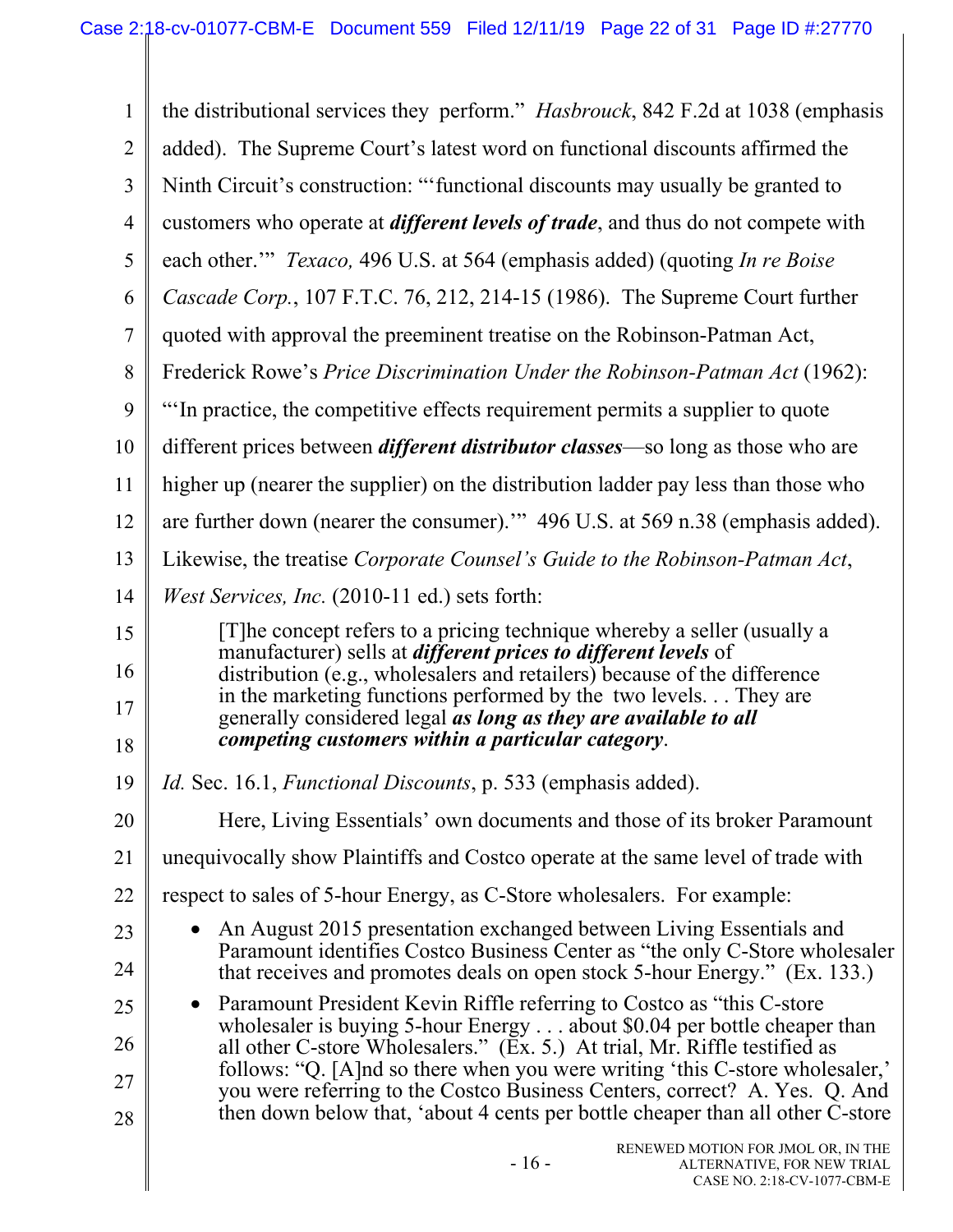| $\mathbf{1}$<br>$\overline{2}$                           | wholesalers,' including the seven plaintiffs in this case; am I right? A. Yes.<br>$(Ex. 4 (10/10 Tr.) 21:10-19.)4$                                                                                                                                                                                                                                                                                                                                                                                                                                                                                                                                                                                                                                                                                                                                                                                                                                                                                                                                                                                                                                                                                                                                                |
|----------------------------------------------------------|-------------------------------------------------------------------------------------------------------------------------------------------------------------------------------------------------------------------------------------------------------------------------------------------------------------------------------------------------------------------------------------------------------------------------------------------------------------------------------------------------------------------------------------------------------------------------------------------------------------------------------------------------------------------------------------------------------------------------------------------------------------------------------------------------------------------------------------------------------------------------------------------------------------------------------------------------------------------------------------------------------------------------------------------------------------------------------------------------------------------------------------------------------------------------------------------------------------------------------------------------------------------|
| 3                                                        | And as noted above, Plaintiffs and their customers testified that C-Store retailers                                                                                                                                                                                                                                                                                                                                                                                                                                                                                                                                                                                                                                                                                                                                                                                                                                                                                                                                                                                                                                                                                                                                                                               |
| $\overline{4}$                                           | purchased 5-hour Energy from Costco instead of Plaintiffs during Costco's IRC                                                                                                                                                                                                                                                                                                                                                                                                                                                                                                                                                                                                                                                                                                                                                                                                                                                                                                                                                                                                                                                                                                                                                                                     |
| 5                                                        | promotions. (Supra Section C.I at 8-10.)                                                                                                                                                                                                                                                                                                                                                                                                                                                                                                                                                                                                                                                                                                                                                                                                                                                                                                                                                                                                                                                                                                                                                                                                                          |
| 6                                                        | Furthermore, there is no dispute that the "functional discounts" supposedly                                                                                                                                                                                                                                                                                                                                                                                                                                                                                                                                                                                                                                                                                                                                                                                                                                                                                                                                                                                                                                                                                                                                                                                       |
| $\overline{7}$                                           | justifying Living Essentials' lower prices to Costco identified in Instruction No.                                                                                                                                                                                                                                                                                                                                                                                                                                                                                                                                                                                                                                                                                                                                                                                                                                                                                                                                                                                                                                                                                                                                                                                |
| 8                                                        | 19—"promotional, marketing, and advertising services"—were not made available                                                                                                                                                                                                                                                                                                                                                                                                                                                                                                                                                                                                                                                                                                                                                                                                                                                                                                                                                                                                                                                                                                                                                                                     |
| 9                                                        | to Plaintiffs. (See, e.g., Ex. 165R (Paramount proposing an advertising allowance                                                                                                                                                                                                                                                                                                                                                                                                                                                                                                                                                                                                                                                                                                                                                                                                                                                                                                                                                                                                                                                                                                                                                                                 |
| 10                                                       | for wholesalers like Plaintiffs); Ex. 166R (Living Essentials denying proposed                                                                                                                                                                                                                                                                                                                                                                                                                                                                                                                                                                                                                                                                                                                                                                                                                                                                                                                                                                                                                                                                                                                                                                                    |
| 11                                                       | advertising allowance to Plaintiffs); Ex. 1 (10/3 Tr.) 97:16-18, 98:11-13, 100:2-4,                                                                                                                                                                                                                                                                                                                                                                                                                                                                                                                                                                                                                                                                                                                                                                                                                                                                                                                                                                                                                                                                                                                                                                               |
| 12                                                       | 101:2-7, 127:12-14, 135:11-19 (Mansour); Ex. 173R; Ex. 2 (10/4 Tr.) 40:20-23,                                                                                                                                                                                                                                                                                                                                                                                                                                                                                                                                                                                                                                                                                                                                                                                                                                                                                                                                                                                                                                                                                                                                                                                     |
| 13                                                       | 41:6-16, 43:3-16 (Amini); Ex. 3 (10/7 Tr.) 176:19-178:3 (Wahidi); Ex. 4 (10/10)                                                                                                                                                                                                                                                                                                                                                                                                                                                                                                                                                                                                                                                                                                                                                                                                                                                                                                                                                                                                                                                                                                                                                                                   |
| 14                                                       | Tr.) 240:11-20 (Pae); Ex. 7 (10/15 Tr.) 65:8-12, 68:4-7, 71:11-16 (Paulus).) Living                                                                                                                                                                                                                                                                                                                                                                                                                                                                                                                                                                                                                                                                                                                                                                                                                                                                                                                                                                                                                                                                                                                                                                               |
| 15                                                       | Essentials also admitted it did not offer IRCs to any Plaintiff. (ECF 452 (Eaves) at                                                                                                                                                                                                                                                                                                                                                                                                                                                                                                                                                                                                                                                                                                                                                                                                                                                                                                                                                                                                                                                                                                                                                                              |
| 16                                                       | 27 (152:02-10); ECF 453 (Meguiar) at 19-20 (73:10-76:11, 77:09-19).).                                                                                                                                                                                                                                                                                                                                                                                                                                                                                                                                                                                                                                                                                                                                                                                                                                                                                                                                                                                                                                                                                                                                                                                             |
| 17                                                       | <b>Second</b> , the functional discounts defense is also not applicable because the                                                                                                                                                                                                                                                                                                                                                                                                                                                                                                                                                                                                                                                                                                                                                                                                                                                                                                                                                                                                                                                                                                                                                                               |
| 18                                                       | amounts Living Essentials paid to Costco were not "a reasonable reimbursement for                                                                                                                                                                                                                                                                                                                                                                                                                                                                                                                                                                                                                                                                                                                                                                                                                                                                                                                                                                                                                                                                                                                                                                                 |
| 19<br>20<br>21<br>22<br>23<br>24<br>25<br>26<br>27<br>28 | <sup>4</sup> There is a wealth of additional unrebutted evidence that Plaintiffs and Costco<br>operate at the same distribution level and sell 5-hour Energy to C-store retailers.<br>(See Ex. 135 (Mr. Eaves estimating that both the wholesalers and Costco sell 90%)<br>of their 5-hour Energy to C-stores); Ex. 25 (Mr. Sullivan stating in June 2015 that<br>hot deals on 5HE at Costco were negatively impacting C-store wholesalers, listing<br>six of the seven Plaintiffs); Ex. 91 (Mr. Sullivan stating to his superior Mr. Ramsey:<br>"If I was an Independent retailer I would buy my 5 Hour Energy at Costco."); Ex.<br>117 (Mr. Eaves reporting internally: "The wholesalers' customers will not buy from<br>them since they can get it cheaper at Costco."); Ex. 44 (Mr. Eaves forwarding<br>comments from Paramount to Mr. Ramsey, complaining of the IRCs and explaining<br>that it "drives retailers to the business centers where they are able to stock up on<br>each of the flavors at big saves vs. what they pay from a wholesaler."); ECF No.<br>474 at 16:19-23 (Costco's 30(b)(6) witness testifying that CBCs' "target<br>customers" are "the Mom & Pop C-store and the small grocery store.").)<br>RENEWED MOTION FOR JMOL OR, IN THE |
|                                                          | $-17-$<br>ALTERNATIVE, FOR NEW TRIAL<br>CASE NO. 2:18-CV-1077-CBM-E                                                                                                                                                                                                                                                                                                                                                                                                                                                                                                                                                                                                                                                                                                                                                                                                                                                                                                                                                                                                                                                                                                                                                                                               |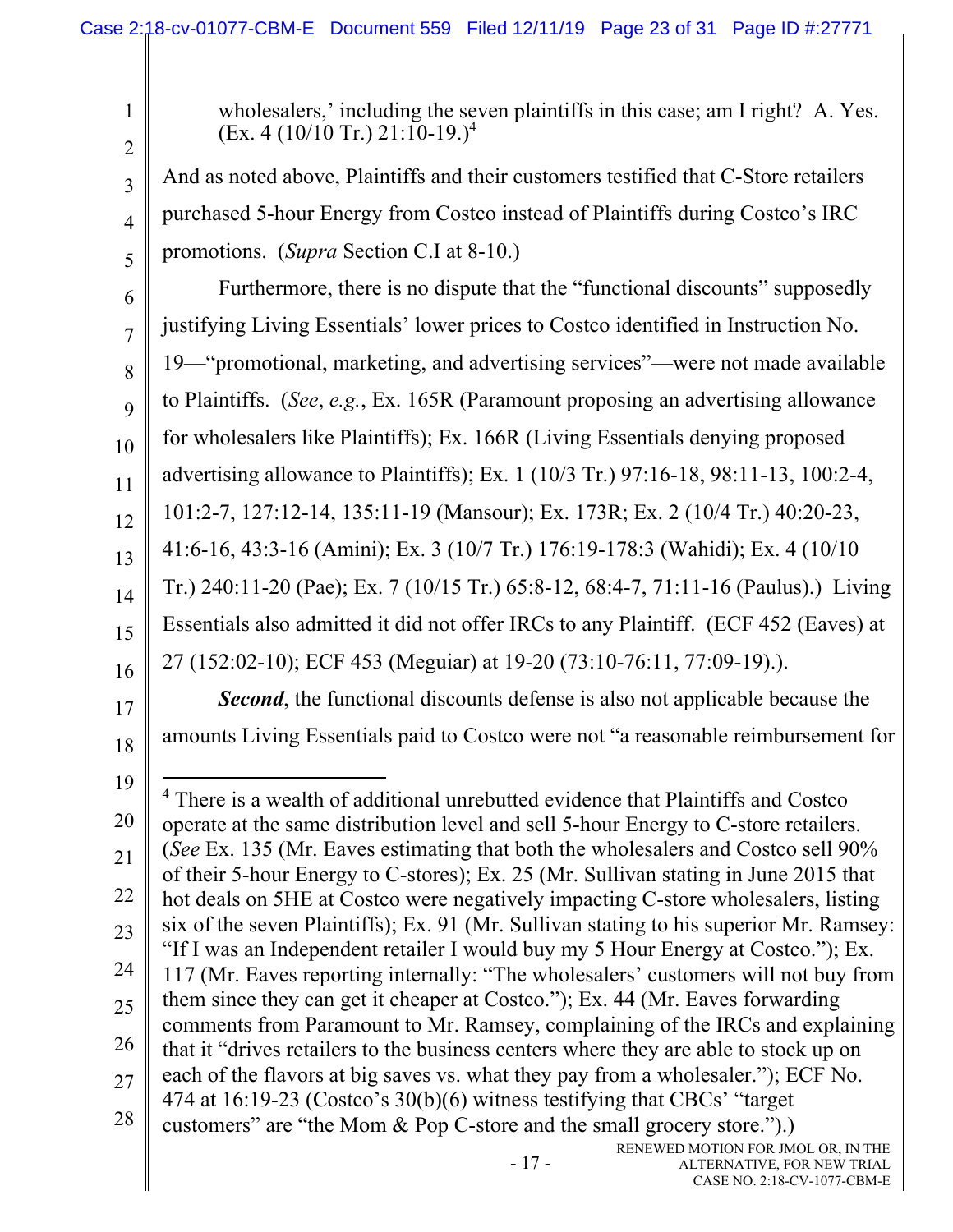| 1              | the actual functions performed." See Hasbrouck, 842 F.2d at 1038 (functional                                                                                            |
|----------------|-------------------------------------------------------------------------------------------------------------------------------------------------------------------------|
| $\overline{2}$ | discounts compensate certain classes of buyers for the distributional services they                                                                                     |
| 3              | perform); Texaco, 496 U.S. at 563 (describing "functional discount[s]" as needing                                                                                       |
| 4              | to be "[]tethered to either the supplier's savings or the wholesaler's costs."). The                                                                                    |
| 5              | unrebutted evidence established that neither Living Essentials nor its broker to                                                                                        |
| 6              | Costco, Innovative Partners, conducted <i>any</i> analysis regarding the value of the                                                                                   |
| $\overline{7}$ | purported "promotional, marketing, and advertising services" Costco provided. <sup>5</sup>                                                                              |
| 8              | Innovative Partners' Rule 30(b)(6) designee unequivocally testified as follows:                                                                                         |
| 9              | Q: What analysis did Innovative perform for Living Essentials to<br>determine how much discount to offer Costco?                                                        |
| 10             | A: None.                                                                                                                                                                |
| 11             | Q: To your knowledge what analysis did Living Essentials do to<br>determine how much discount to offer to Costco?                                                       |
| 12             | A: None.                                                                                                                                                                |
| 13             |                                                                                                                                                                         |
| 14             | (ECF 473 at 75:19-76:5.) Living Essentials' CFO, Matthew Dolmage, also                                                                                                  |
| 15             | admitted that he was unaware if the company ever did any analysis of the value of                                                                                       |
| 16             | any "services" provided by Costco, and also had testified as a $30(b)(6)$ witness that                                                                                  |
| 17             | he did not know what functions Costco provided that Plaintiffs did not. (Ex. 9)                                                                                         |
| 18             | $(10/17 \text{ Tr.}) 117:22-120:6$ .) All Living Essentials could offer was to have its Vice                                                                            |
| 19             | President responsible for sales to Costco (Scott Allen) testify about his "feeling" of                                                                                  |
| 20             | getting value for Costco's promotions:                                                                                                                                  |
| 21             | Q: Have you ever looked at the amounts of sales that Living<br>Essentials achieved after an endcap or fence program has run?                                            |
| 22             |                                                                                                                                                                         |
| 23             | <sup>5</sup> Moreover, these "services" are not the type contemplated as functional discounts.                                                                          |
| 24             | See American Bar Association, Model Jury Instructions in Civil Antitrust Cases,                                                                                         |
| 25             | Instruction 11 at 264 (2016 ed.) (listing services that qualify for a functional<br>discount as "warehousing, stocking, wholesaling," etc.). Were it otherwise,         |
| 26             | liability under Section 2(d) would be written out of the RPA. See Texaco, 496 U.S.                                                                                      |
| 27             | at 564 ("[t]o hold that the rendering of special services ipso facto [creates] a<br>separate functional classification would be to read Section $2(d)$ out of the Act") |
| 28             | (quoting In re General Foods Corp., 52 F.T.C. 798, 824-25 (1956)) (alterations in<br>original).                                                                         |
|                | RENEWED MOTION FOR JMOL OR, IN THE<br>$-18-$<br>ALTERNATIVE, FOR NEW TRIAL<br>CASE NO. 2:18-CV-1077-CBM-E                                                               |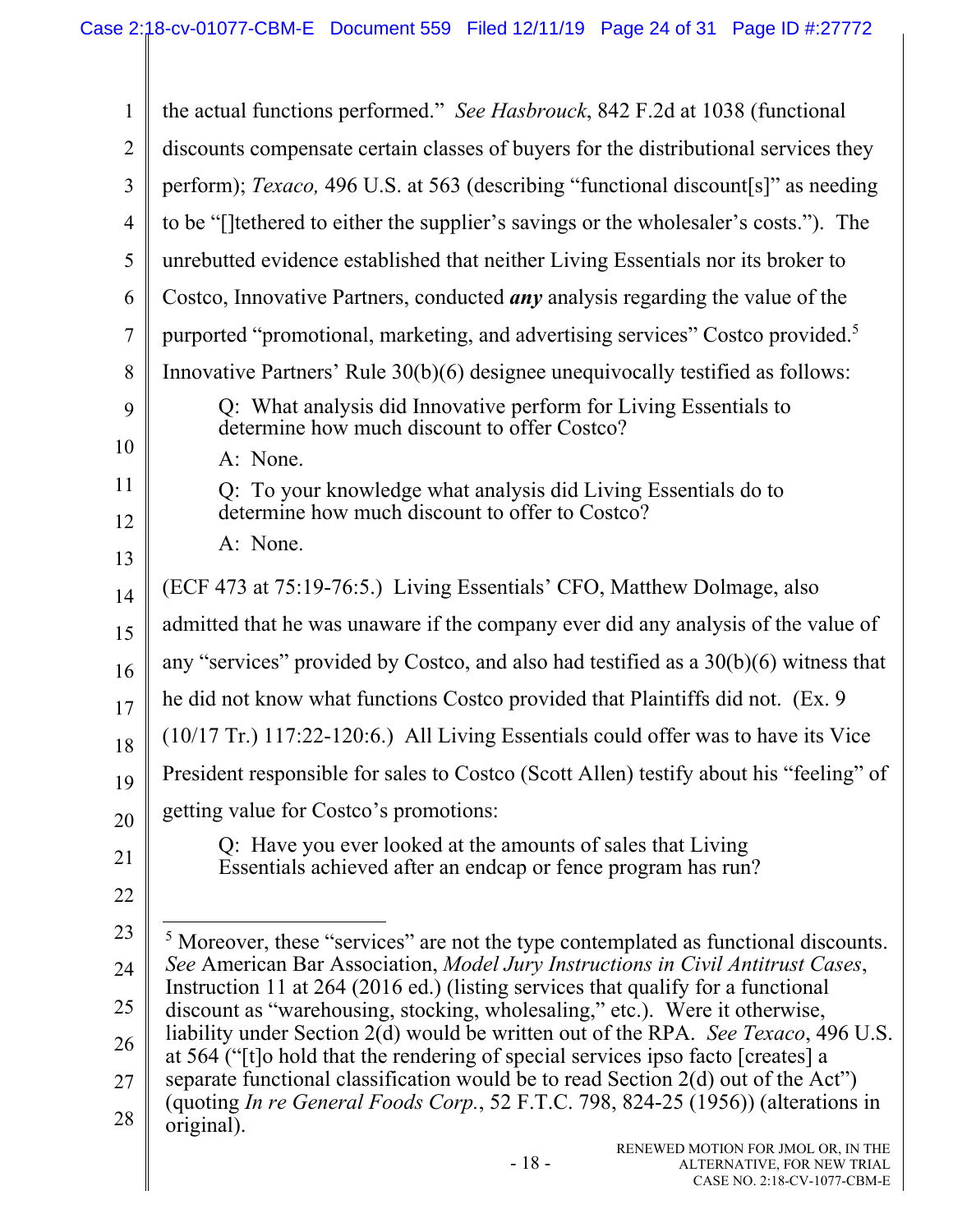|                | Case 2:18-cv-01077-CBM-E Document 559 Filed 12/11/19 Page 25 of 31 Page ID #:27773                                |
|----------------|-------------------------------------------------------------------------------------------------------------------|
|                |                                                                                                                   |
| 1              | A: Yeah, we evaluate every promotion.                                                                             |
| $\overline{2}$ | Q: And does Living Essentials -- what's its feeling of whether or not<br>it's getting value for those promotions? |
| 3              | A: What's its feeling?                                                                                            |
| 4<br>5         | Q: What's its feeling? Does it think it's getting a value for these<br>programs or doesn't it?                    |
|                | A: Absolutely.                                                                                                    |
| 6              | Q: So absolutely it is?                                                                                           |
| 7              | A: Yes. I'm sorry.                                                                                                |
| 8              | (Ex. 6 (10/11 Tr.) 173:14-174:1.) Whatever "feeling" Mr. Allen may have had "of                                   |
| 9              | whether or not [Living Essentials is] getting value for those promotions" is not                                  |
| 10             | evidence of whether Living Essentials' payments were a "reasonable                                                |
| 11             | reimbursement for the actual functions [Costco] performed." Hasbrouck, 842 F.2d                                   |
| 12             | at 1038. Indeed, Mr. Allen's testimony was contradicted by a contemporaneous                                      |
| 13             | email he wrote on the topic, where he stated to his Costco broker "I know what                                    |
| 14             | [Costco's] revenue stream is now. Sales and ads" and the broker responding                                        |
| 15             | "Completely. The Endcaps are a revenue stream for them as well!" (Ex. 138.)                                       |
| 16             | Moreover, all of the "functions" that Living Essentials contends Costco                                           |
| 17             | performed to entitle it to "discounts" were actually separately compensated by                                    |
| 18             | Living Essentials to Costco. (Ex. 161G (Customer Spend Spreadsheet itemizing                                      |
| 19             | payments to Costco).) In Texaco, the Supreme Court rejected defendant's                                           |
| 20             | invocation of the functional discounts doctrine in part because "[the favored                                     |
| 21             | purchaser] was separately compensated for its hauling function"-it couldn't be                                    |
| 22             | both separately paid for performing the function <i>and</i> be given discounts on top of                          |
| 23             | that for the same "function." 496 U.S. at 562. As <i>Texaco</i> recognized: "[T]he                                |
| 24             | Commission should tolerate no subterfuge. Only to the extent that a buyer actually                                |
| 25             | performs certain functions, <i>assuming all the risks and costs involved</i> , should he                          |
| 26             | qualify for a compensating discount. The amount of the discount should be                                         |
| 27             | reasonably related <i>to the expenses assumed by the buyer.</i> " <i>Id.</i> at 564 (quoting <i>In</i> )          |
| 28             |                                                                                                                   |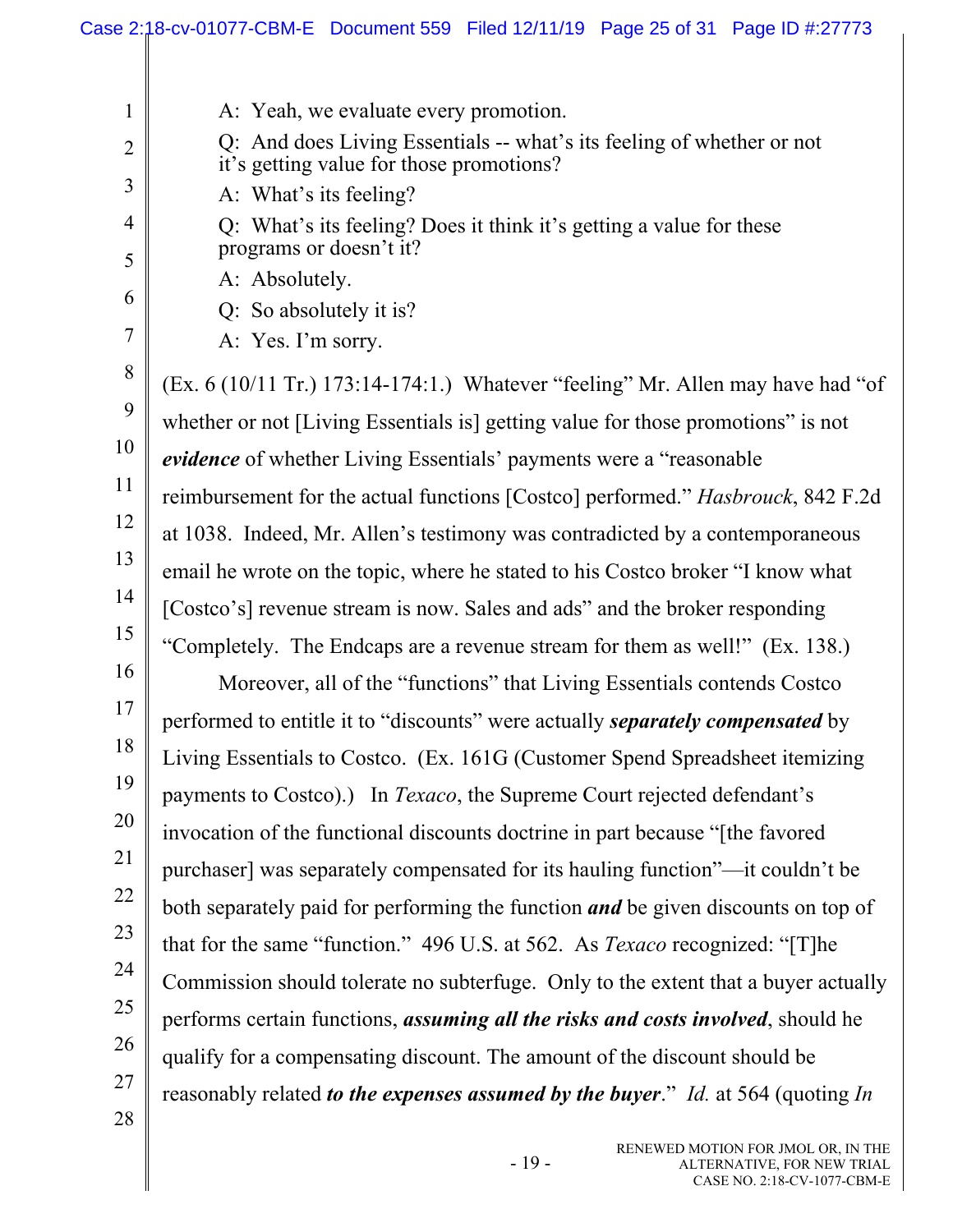*re Doubleday & Co.*, 52 F.T.C. 169, 209 (1955)) (emphasis added).

2 3 4 5 6 7 8 9 10 Here, Living Essentials compensated Costco for every "promotional, marketing, and advertising service" (Ex. 161G), and then gave Costco a \$.10/bottle list price advantage<sup>6</sup> and millions of dollars of IRCs for those exact same services. Similarly, it is undisputed that Living Essentials reimbursed Costco for the *entire value* of the IRCs—*i.e.*, Costco assumed no risk and assumed no costs. *Texaco*, 496 U.S. at 564. Accordingly, Living Essentials' payments to Costco are not functional discounts as a matter of law. *See*, *e.g*., *ABC Distrib., Inc.*, 2017 WL 3838443, at \*11 ("Because the rebates here are not payment for a promotional or other service, they must be included as part of Costco's net price.").

11 12 13 14 15 16 17 18 19 20 21 22 The prejudice to Plaintiffs from the erroneous instruction on functional discount cannot be overstated. Instruction No. 19 explicitly states, "If you find that the lower prices granted by Defendants to Costco were justified as a functional discount, then you must return a verdict on defendant on the Section 2(a) claim." (ECF No. 498 at 20.) Living Essentials' counsel seized on this error in closing, pointing to Instruction No. 19 and arguing that "This is an absolute defense for the entire case. ... This one defense proves there's no  $2(a)$  claim at all." (Ex. 10 (10/18) Tr.) 74:2-4, 76:14-15; *see also id.* 74:4-76:15.) Per the Ninth Circuit, it is Living Essentials' burden "to demonstrate 'that it is more probable than not that the jury would have reached the same verdict' had it been properly instructed." *Galdamez*, 415 F.3d at 1025. Living Essentials cannot meet this burden.<sup>7</sup> A new trial is warranted on this ground alone.

23

1

24 25 26 27 28 <sup>6</sup> Had Living Essentials *not* separately compensated Costco, then the list price advantage itself could conceivably be eligible for the functional discounts defense. <sup>7</sup> This jury instruction was especially prejudicial because, as phrased, the jury could be misled into believing it should negate Living Essentials' liability entirely if it found that even a single marketing/advertising/promotional payment satisfied the functional discounts defense, even though millions of dollars in IRCs plainly did not, and were the cause of much of Costco's price advantage.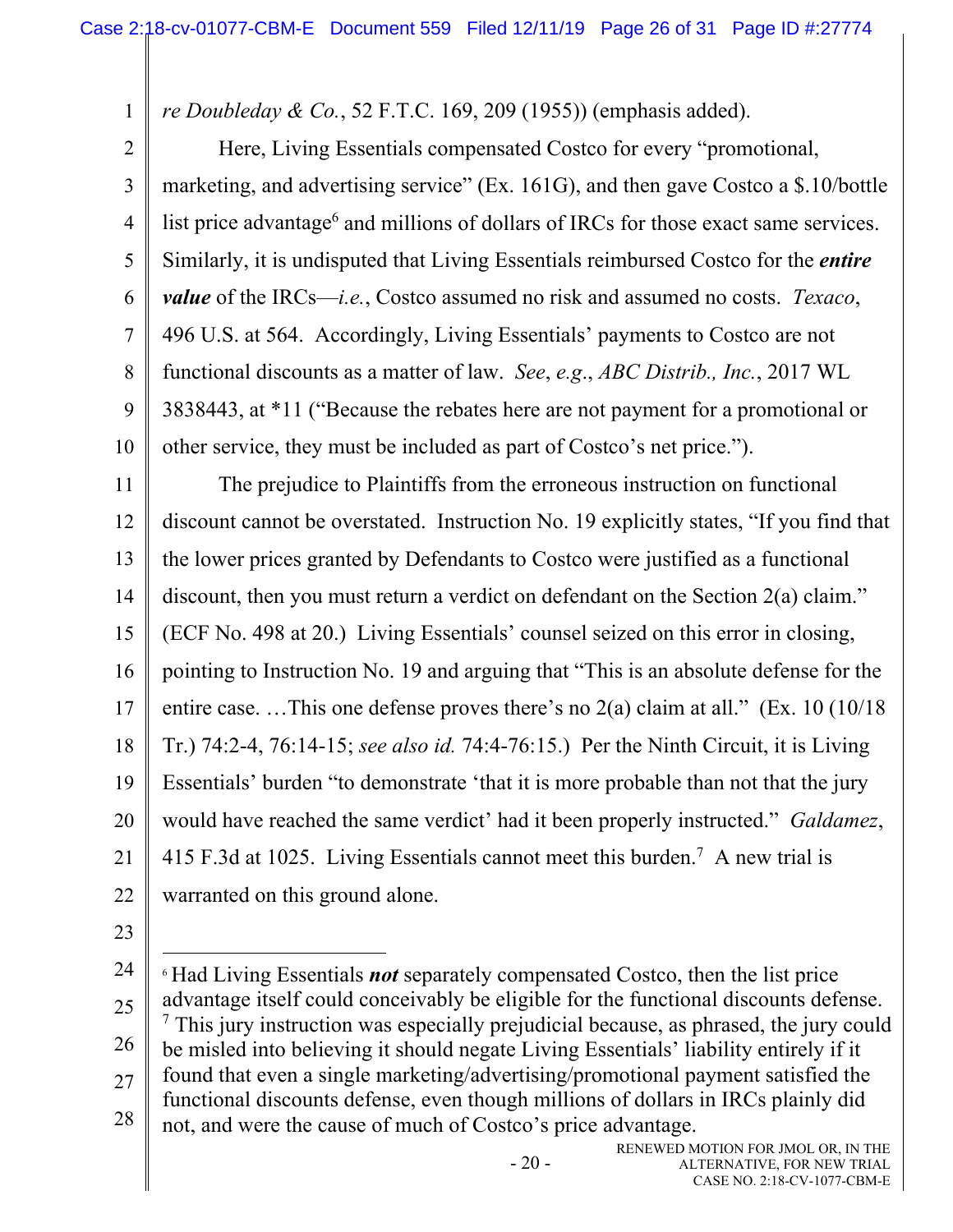| 1              | Including the term "substantially" in the "competitive injury"<br>2.                                                                     |
|----------------|------------------------------------------------------------------------------------------------------------------------------------------|
| $\overline{2}$ | instructions was reversible error.                                                                                                       |
| 3              | Over Plaintiffs' repeated objections, the Court instructed the jury that                                                                 |
| 4              | proving "competitive injury" required Plaintiffs to show that "there is a reasonable                                                     |
| 5              | possibility that the alleged price discrimination may <i>substantially</i> harm                                                          |
| 6              | competition." (ECF 498 at 18 (Instruction No. 17) (emphasis added).) The Court                                                           |
| 7              | included this same "substantially" or "substantial" language in two additional jury                                                      |
| 8              | instructions. ( <i>Id.</i> at 14 (No. 13), 19 (No. 18).) These instructions misstate the law                                             |
| 9              | and constitute reversible error.                                                                                                         |
| 10             | The relevant portion of Section $2(a)$ is phrased <i>disjunctively</i> , and prohibits                                                   |
| 11             | price discrimination:                                                                                                                    |
| 12             | where the effect of such discrimination may be $[A]$ substantially to                                                                    |
| 13             | lessen competition or tend to create a monopoly in any line of<br>commerce, $or$ [B] to injure, destroy, or prevent competition with any |
| 14             | person who either grants or knowingly receives the benefit of such<br>discrimination, or with customers of either of them $\dots$        |
| 15             | 15 U.S.C. § 13(a) (emphasis added). As the Ninth Circuit held, "[t] he Supreme                                                           |
| 16             | Court has interpreted this portion of the statute as requiring an antitrust plaintiff to                                                 |
| 17             | show only "a reasonable possibility that a price differential may harm                                                                   |
| 18             | competition," and does not include the "substantially" modifier. See Hasbrouck,                                                          |
| 19             | 842 F.2d at 1040-41 (quoting Falls City Indus., Inc., 460 U.S. at 434-35). That is,                                                      |
| 20             | Section 2(a) uses the word "substantially" only when a plaintiff seeks to prove that                                                     |
| 21             | the effect of the discrimination may be "substantially to lessen competition or tend                                                     |
| 22             | to create a monopoly," <i>i.e.</i> , to demonstrate primary-line injury, A.A. Poultry Farms,                                             |
| 23             | <i>Inc. v. Rose Acre Farms, Inc.</i> , 881 F.2d 1396, 1399 (7th Cir. 1989)— <i>not</i> when                                              |
| 24             | proving that the effect may be "to injure, destroy, or prevent competition" with the                                                     |
| 25             | favored purchasers, as Plaintiffs allege here. See 15 U.S.C. $\S$ 13(a). Indeed, it is                                                   |
| 26             | deliberate that the language in the first part of the disjunctive is identical to the anti-                                              |
| 27             | monopoly strictures found in Section 7 of the Clayton Act, which prohibits mergers                                                       |
| 28             |                                                                                                                                          |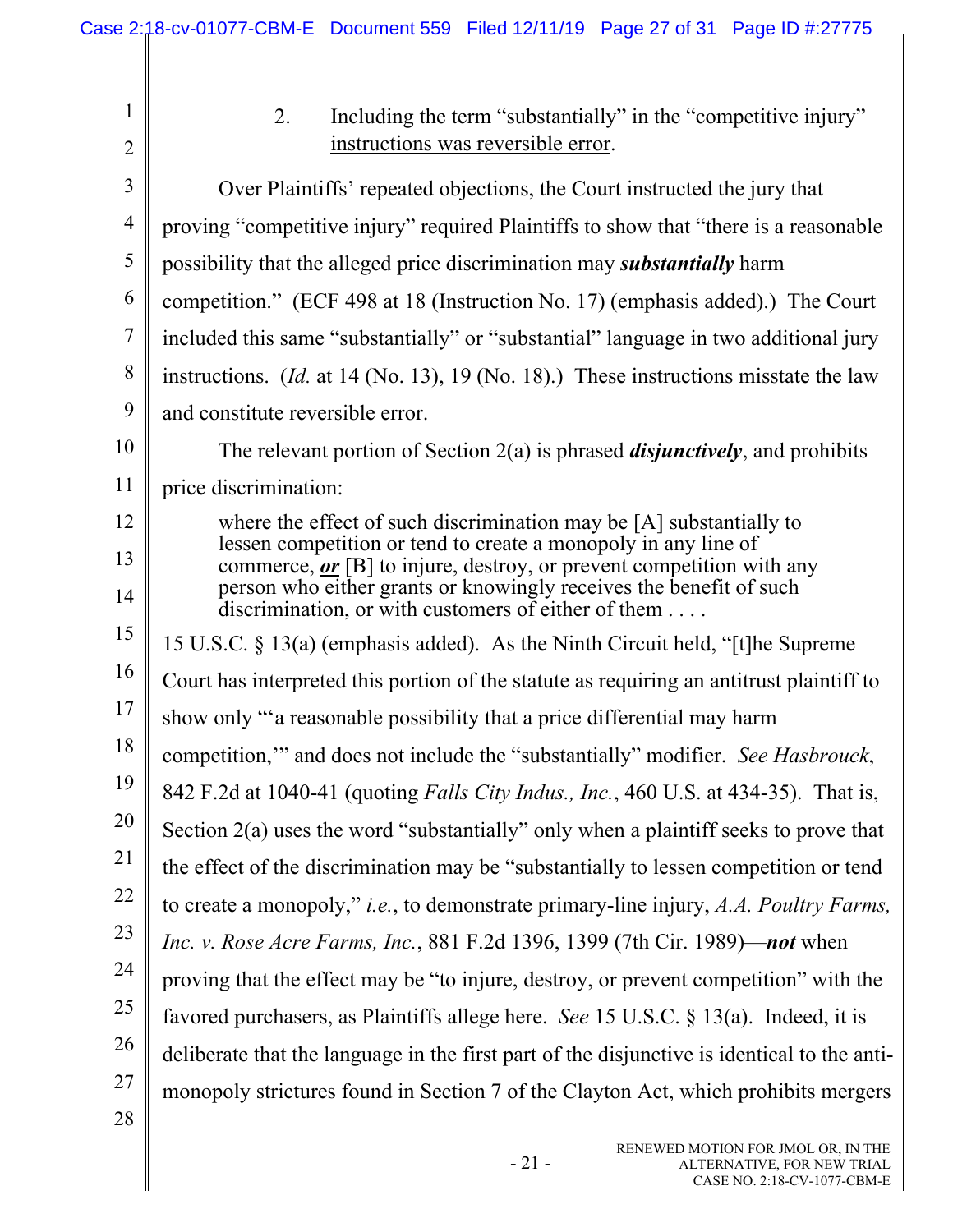"whose effect 'may be substantially to lessen competition, or tend to create a

2 monopoly.'" *St. Alphonsus Med. Ctr.-Nampa Inc. v. St. Luke's Health Sys., Ltd.*

778 F.3d 775, 783 (9th Cir. 2015) (quoting 15 U.S.C. § 18).

4 5 6 7 8 9 10 11 12 13 14 15 16 17 18 19 20 The heightened "substantially" modifier is also not found in the ABA Model Instruction regarding competitive injury under Section 2(a). That instruction describes the competitive injury element as requiring a plaintiff to show "that there is a reasonable possibility that the discriminatory pricing may harm competition." American Bar Association, Model Jury Instructions in Civil Antitrust Cases, 2016 Edition; *RPA Seller Liability—Section 2(a)*, Instruction 2. The ABA's manual is an authoritative treatise that has distilled approximately 80 years of RPA jurisprudence at the time of its publication, and cannot be ignored.<sup>8</sup> This is especially true when a different model instruction—the Rule of Reason instruction concerning claims brought under Section 1 of the Sherman Act—expressly states that proof of competitive harm under a Section 1 claim requires the plaintiff to "demonstrate that the restraint has resulted, or is likely to result, in a *substantial harm to competition*." *Id.*; *Sherman Act—General*, Instruction 3B. Simply put, the learned authors of the model instructions knew how to include language about "substantial harm to competition" whenever such language was warranted. It was not here. And, of course, the Supreme Court's most recent RPA case recited the element as follows: "'the effect of such discrimination may be . . . to injure,

21 destroy, or prevent competition,'" without any "substantially" requirement. *Volvo*,

22 546 U.S. at 176-77 (quoting 15 U.S.C. § 13(a)) (ellipses in original). The addition

- 23 of a "substantially" hurdle is also contrary to the Ninth Circuit's holding in *Chroma*
- 24

1

3

<sup>25</sup>  26 27 28 8 Nor can it be reasonably argued that *Volvo* suggests the addition of a heightened "substantiality" requirement onto the prophylactic "may harm" standard. The Notes to the pertinent instructions extensively discuss *Volvo*, and yet the antitrust experts who sit on the ABA's Antitrust Committee have not read a "substantiality" hurdle into the law. *See*, *e.g.*, Notes to Inst. 10 *Competitive Injury—Secondary and Tertiary Line*.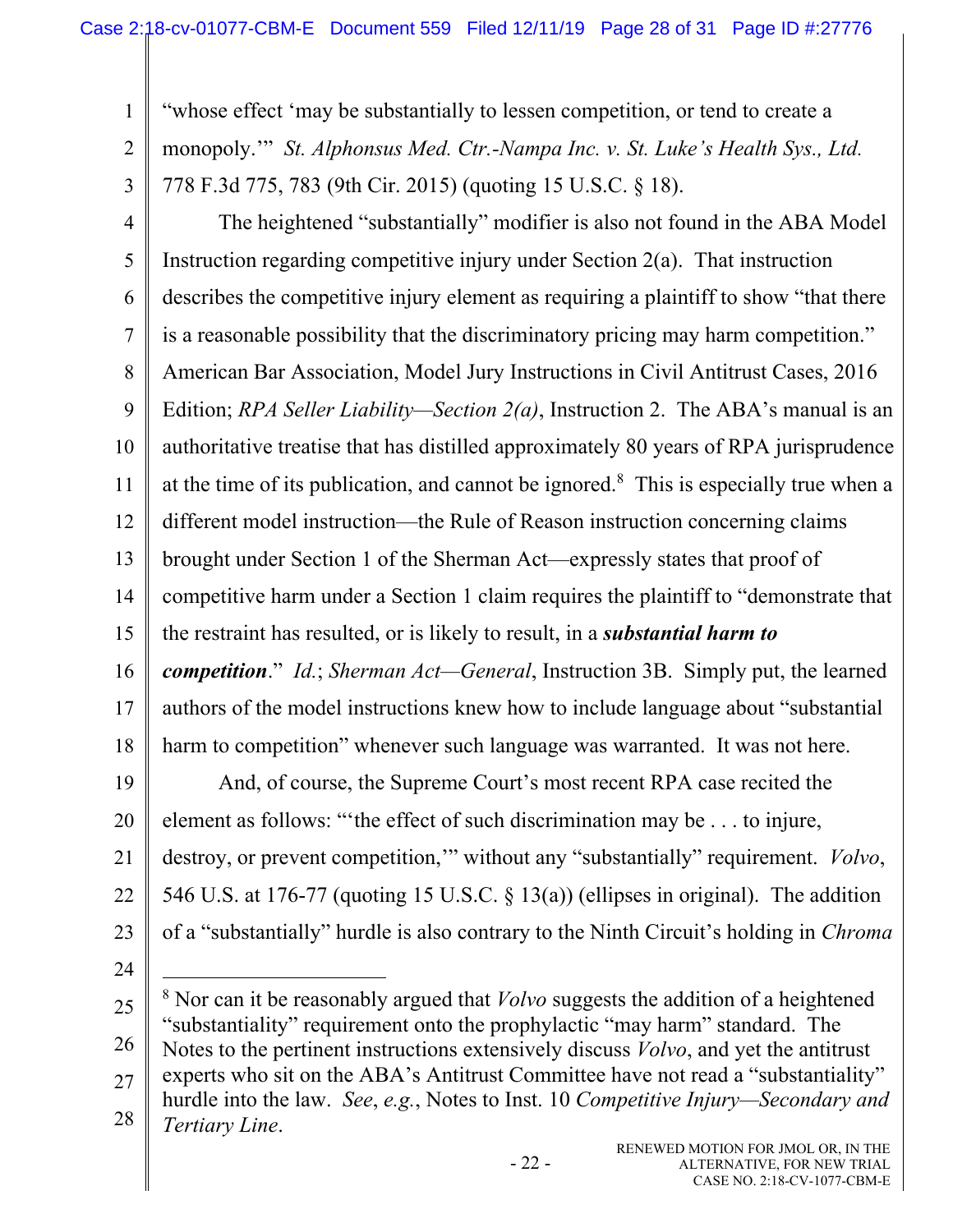| 1              | <i>Lighting</i> that the "may harm" standard was meant to "relieve secondary-line                                                                                                                                                     |
|----------------|---------------------------------------------------------------------------------------------------------------------------------------------------------------------------------------------------------------------------------------|
| $\overline{2}$ | plaintiffs  from having to prove harm to competition marketwide, allowing them                                                                                                                                                        |
| 3              | instead to impose liability simply by proving effects to individual competitors."                                                                                                                                                     |
| $\overline{4}$ | 111 F.3d at 657 (quoting Rebel Oil Co. v. Atlantic Richfield Co., 51 F.3d 1421,                                                                                                                                                       |
| 5              | 1446 n.18 (9th Cir. 1995)).                                                                                                                                                                                                           |
| 6              | Because these jury instructions misstate the law, it is Living Essentials'                                                                                                                                                            |
| 7              | burden to demonstrate "that it is more probable than not that the jury would have                                                                                                                                                     |
| 8              | reached the same verdict had it been properly instructed." Obrey v. Johnson, 400                                                                                                                                                      |
| 9              | F.3d 691, 701 (9th Cir. 2005). Living Essentials cannot do so. Indeed, its counsel                                                                                                                                                    |
| 10             | repeatedly seized on this incorrect legal standard during closing argument, and                                                                                                                                                       |
| 11             | misled the jury into thinking that Plaintiffs had to prove competitive injury in an                                                                                                                                                   |
| 12             | overwhelming, quantifiable amount:                                                                                                                                                                                                    |
| 13             | "As to competition, they can't and didn't prove a reasonable possibility of<br><b>substantial</b> harm to competition, because Costco and the plaintiffs are not                                                                      |
| 14             | competitors." (Ex. 10 (10/18 Tr.) 54:5-12 (emphasis added));                                                                                                                                                                          |
| 15<br>16       | "It's just a word between salespersons, not based upon economics<br>competition at all. And the plaintiffs failed to prove a reasonable possibility<br>of <i>substantial</i> harm to competition." $(Id. 65:17-20$ (emphasis added)); |
| 17<br>18       | "In fact, the standard that you will see in the instructions, is it's no reasonable<br>possibility of <i>substantial</i> harm to competition." ( <i>Id.</i> 66:19-25 (emphasis<br>added));                                            |
| 19             | "And Dr. Williams' tests were based on actual data and confirmed that lost                                                                                                                                                            |
| 20             | sales are not <i>substantial</i> and pose no threat to competition The<br>instructions require proof of a reasonable possibility of <i>substantial</i> harm to                                                                        |
| 21             | competition, " $(Id. 70:5-14$ (emphasis added));                                                                                                                                                                                      |
| 22             | "Did any of the plaintiffs prove defendants violated 2(a), without proving a<br>reasonable possibility of <i>substantial</i> harm to competition? The answer                                                                          |
| 23             | should be no." $(Id. 70:21-24$ (emphasis added)).                                                                                                                                                                                     |
| 24             | The inclusion of the "substantially" requirement (and Living Essentials'                                                                                                                                                              |
| 25             | emphasis on it) misled the jury into believing that Plaintiffs had to prove a higher                                                                                                                                                  |
| 26             | degree of harm to competition than required under RPA precedent. Indeed, the jury                                                                                                                                                     |
| 27             | specifically requested the evidence summarizing Plaintiffs' evidence of competitive                                                                                                                                                   |
| 28             | harm—charts prepared by Plaintiffs' expert showing dramatic declines in Plaintiffs'                                                                                                                                                   |
|                |                                                                                                                                                                                                                                       |

- 23 -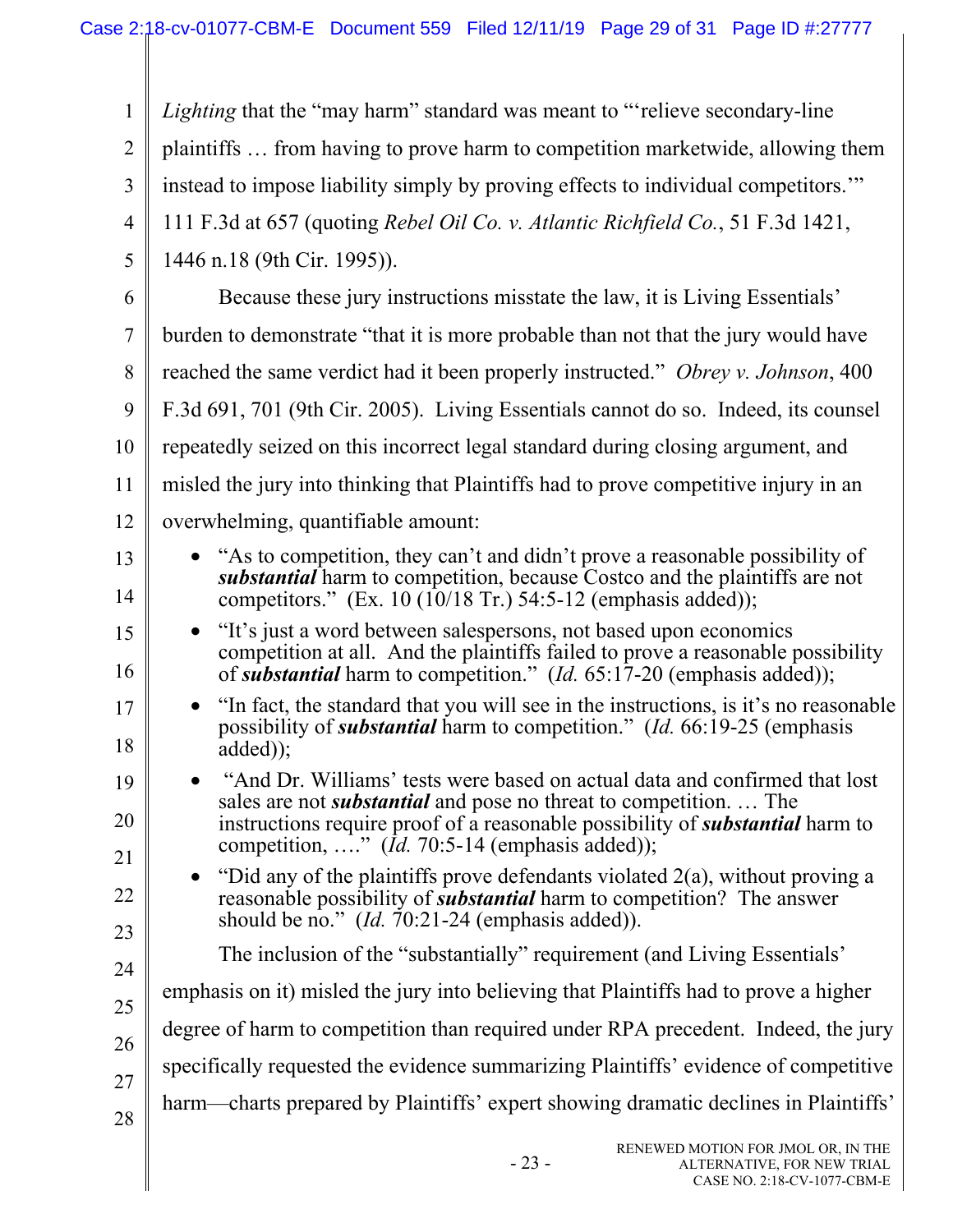1 2 3 4 5 6 sales of 5-hour Energy while Costco's increased—the exclusion of which only compounded this instructional error.<sup>9</sup> (ECF 513 (Jury Note No. 7) (requesting Plaintiffs' sales of 5-hour Energy "before and after" Costco began selling it).) The inclusion of the terms "substantially" and "substantial" in Instruction Nos. 13, 17, and 18 substantially prejudiced Plaintiffs and separately warrants a new trial.

7

8

9

10

11

12

13

14

15

16

17

18

20

21

22

23

24

25

#### **C. A New Trial is Necessary Because of the Prejudicial Exclusion of Charts Demonstrating Plaintiffs' Lost Sales.**

 Finally, the Court should grant Plaintiffs a new trial on their Section 2(a) claim based on the prejudicial evidentiary rulings. *See Ruvalcaba v. City of Los Angeles*, 64 F.3d 1323, 1328 (9th Cir. 1995) (evidentiary rulings that "substantially prejudice" one party may warrant a new trial); *Dorn v. Burlington N. Santa Fe R.R. Co.*, 397 F.3d 1183, 1189 (9th Cir. 2005) (a new trial is warranted when the "erroneous inclusion or exclusion of evidence in the underlying proceeding prejudices a party's right to a fair trial.").

19 26 The exclusion of the summary charts prepared by Plaintiffs' expert Dr. McDuff—identified as Exhibits 370-1 to 370-8, and 869-14 to 869-20 substantially prejudiced Plaintiffs' ability to prove that they had suffered competitive injury, particularly after instructing the jury that it was required to find "substantial" harm to competition. (*See* ECF No. 449.) As detailed in Plaintiffs' briefing and argument on the issue (ECF Nos. 466, 468), each of those exhibits is admissible under Federal Rule of Evidence 1006. The purpose of Rule 1006 "is to allow the use of summaries when the documents are unmanageable or when the summaries would be useful to the judge and jury." *United States v. Rizk*, 660 F.3d 1125, 1130 (9th Cir. 2011). The party offering the summary into evidence must only establish that the underlying materials upon which the summary is based (1) are admissible in evidence, and (2) were made available to the opposing party

27 28

<sup>9</sup> *See supra* Section III.A.2.